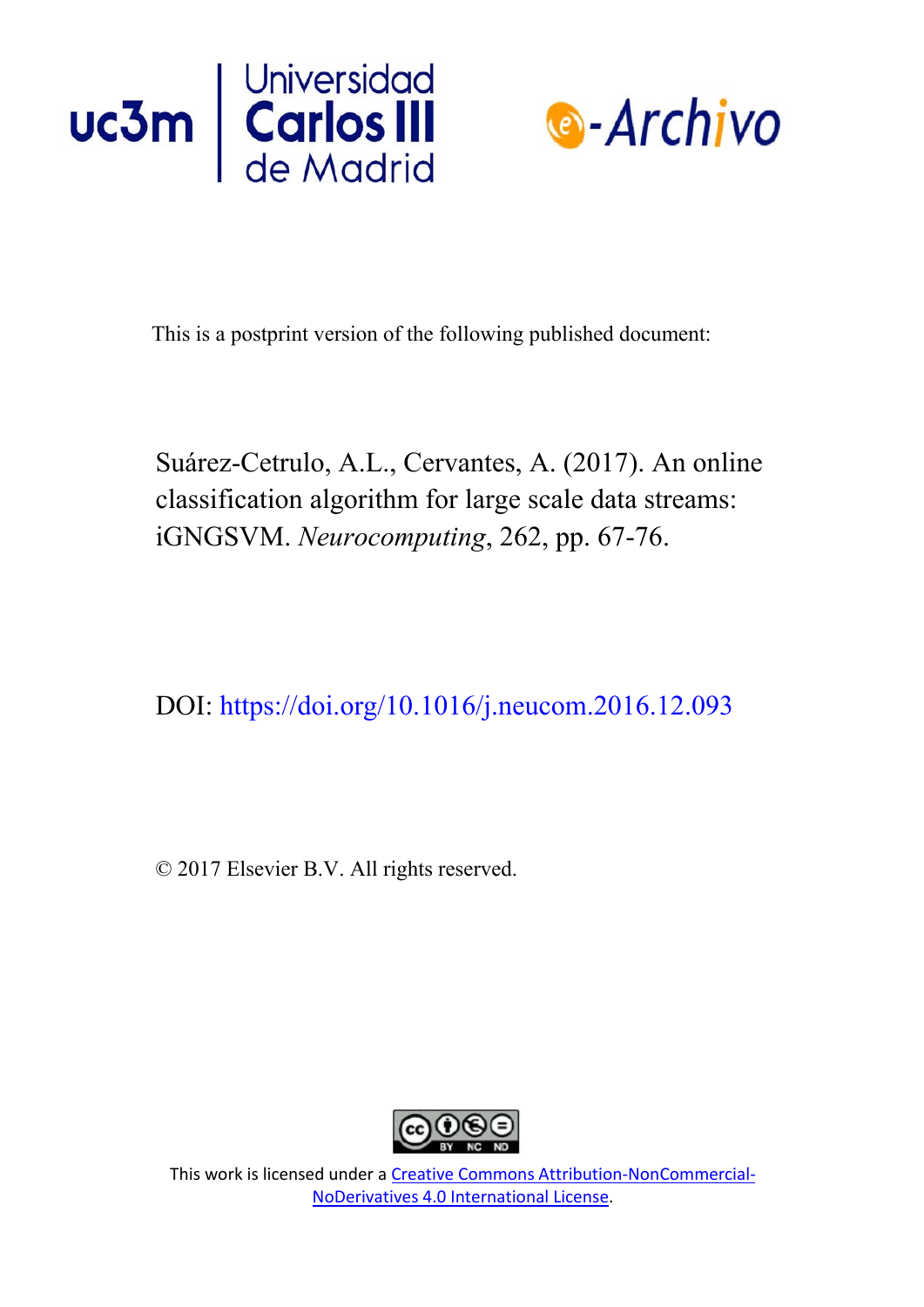# An Online Classification Algorithm for Large Scale Data Streams: iGNGSVM

Andrés L Suárez-Cetrulo<sup>a,1,∗</sup>, Alejandro Cervantes<sup>a,1</sup>, David Quintana<sup>a,1</sup>

<sup>a</sup>Computer Science Department, University Carlos III, Avda. Universidad, 30, 28911, Madrid, Spain

## Abstract

Stream Processing has recently become one of the current commercial trends to face huge amounts of data. However, normally these techniques need specific infrastructures and high resources in terms of memory and computing nodes. This paper shows how mini-batch techniques and topology extraction methods can help making gigabytes of data to be manageable for just one server using computationally costly Machine Learning techniques as Support Vector Machines. The algorithm iGNGSVM is proposed to improve the performance of Support Vector Machines in datasets where the data is continuously arriving. It is benchmarked against a mini-batch version of LibSVM, achieving good accuracy rates and performing faster than this.

Keywords: Data Classification, Topology Extraction, Online Learning, Large Datasets, Growing Neural Gas, Support Vector Machines.

#### 1. Introduction

The daily growth of data in Internet exceeds storage and processing limits for analytical purposes. For example, in 2012 IBM indicated that there was generated a daily average of 2.5 exabytes [1]. This big amount of information, with a 40% of average annual increase, has become the front door of massive data streams that help to give rise to the widespread trend known as "Big Data". According to Doug Laney [2], a given amount of data is considered this when characterized by the dimensions Volume, Velocity and Variety. The data processing and understanding necessities here rely on the improvement of <sup>10</sup> decision-making processes inside companies and organizations. This large-scale data domain, where the term "analytics" is being used to define data analysis and data mining activities [3], is a landscape for Machine Learning techniques. These last play an important role detecting and identifying data patterns and

<sup>∗</sup>Corresponding author

Email addresses: suarezcetrulo@gmail.com (Andrés L Suárez-Cetrulo),

acervant@inf.uc3m.es (Alejandro Cervantes), dquintan@inf.uc3m.es (David Quintana)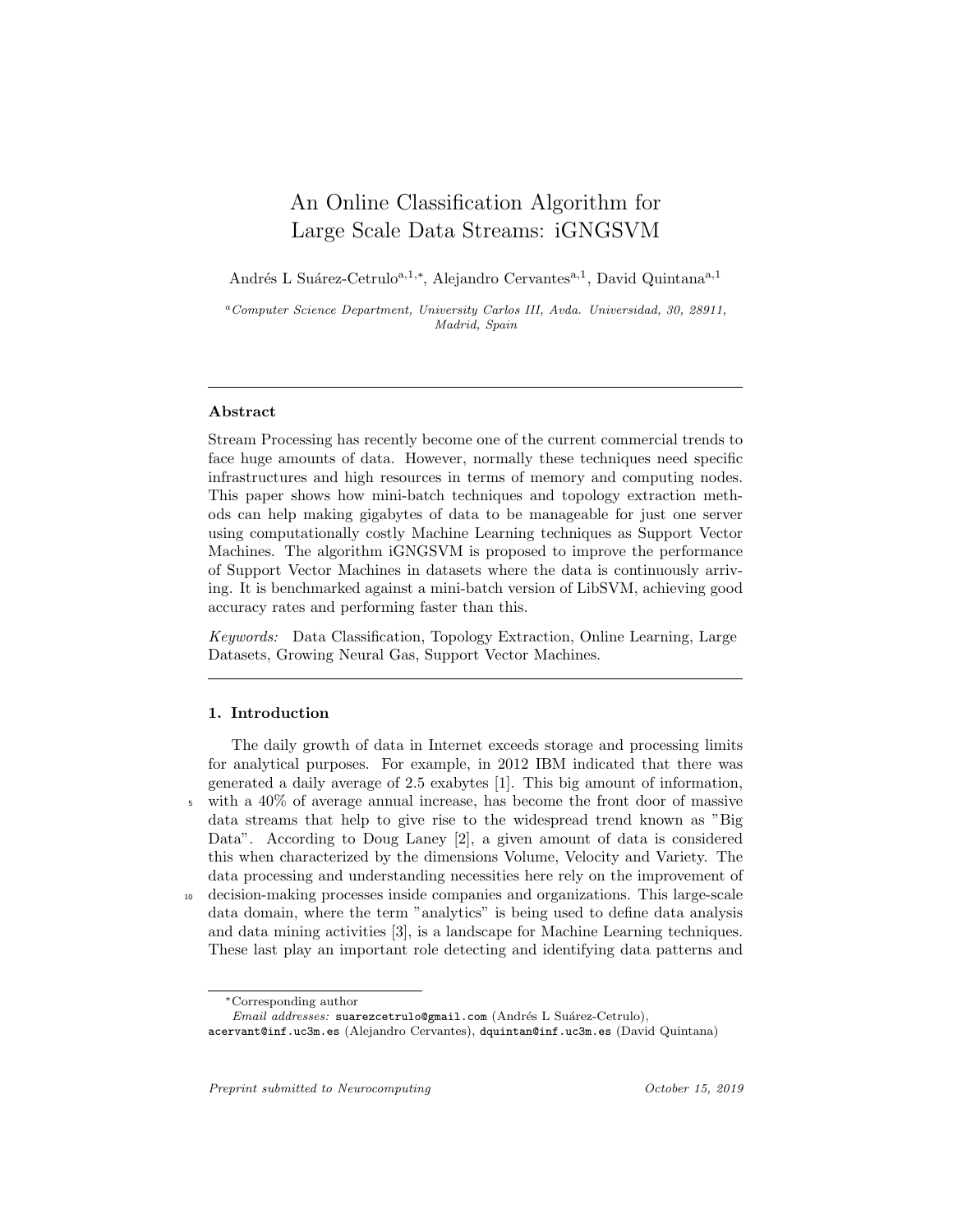relationships when either the data analyst or data scientist are unable to inspect <sup>15</sup> the whole amount of information. In the meantime, the biggest explosion of the Internet of Things is still coming [4].

Nowadays, distributed computing techniques or the programming model MapReduce [5] are one of the current trends. One of the inconveniences of these normally batch techniques is the inability to efficiently deal with data updates <sup>20</sup> as well as its evolution, in either stationary or non-stationary domains where a hidden context [6] may influence the predictive model behaviour over-time in unforeseen ways. It is in this regard where the term Concept Drift is used in this paper [7]. Moreover, a large portion of the data that is generated in real-world applications can be obtained incrementally through continuous streams [8].

 $\alpha$ <sup>25</sup> Recently, Stream Processing [9][10][11] has appeared inside the Big Data trend as a fashion to face continuous streams such as logs, chat conversations, data scraped from the web, etc. However, all these techniques need high resources in terms of memory and computing nodes. Therefore, less powerful devices are still unable to run complex analysis over large data sets without <sup>30</sup> external clusters.

Regarding to Machine Learning classification techniques, Support Vector Machines (SVMs) [12] [13] have proof their performance in the literature dealing with non-linear and complex datasets. The SVM training algorithm creates <sup>35</sup> an hyperplane (or a set of them) in a high dimensional space [14] at the largest distance to the nearest prototypes of any class. This is built in terms of a relatively small number of input examples (Support Vectors), which are the nearest data-points of each class to this hyperplane defining each class boundaries.

However, the SVMs classifier piggybacks a high computational complexity <sup>40</sup> [15] on Large-Scale classification. Its use for Large-Scale problems in the literature has required to be in conjunction with other techniques as Incremental Learning techniques [16], Prototype Reduction, or Prototype Generation techniques as Learning Vector Quantization [17] [18] [19] [20] [21], in order to reduce the amount of data in training stage. Ajalmar et al. [18] provide a good overview <sup>45</sup> on this last matter.

In terms of incremental approaches that have been previously applyed to SVMs, N.A. Syed et al. [22] propose one algorithm that deals with the SVs of previous iterations similar to this work. Nevertheless, that algorithm needs to be re-trained at every iteration to pick which Support Vectors should be considered

<sup>50</sup> at the next iteration. Cauwenberghs et al. [23] propose another alternative for incremental learning and decremental unlearning using SVMs that has not been widely accepted in the literature [24]. Stefan [25] proposed a weighted model where the oldest SVs are more costly, facing then changes of the feature space across time. Laskov et al. [26] proposed another online algorithm based on Support Vectors. However it suffered from a high computational cost.

Another research area of interest for classification using online data streams are Evolutive Intelligent Systems [27] [28], or more recently Evolutive Fuzzy Systems [29] [30] [31] [32]. These online and incremental systems are able to adapt themselves to context changes on-the-fly through adaptive fuzzy-rules.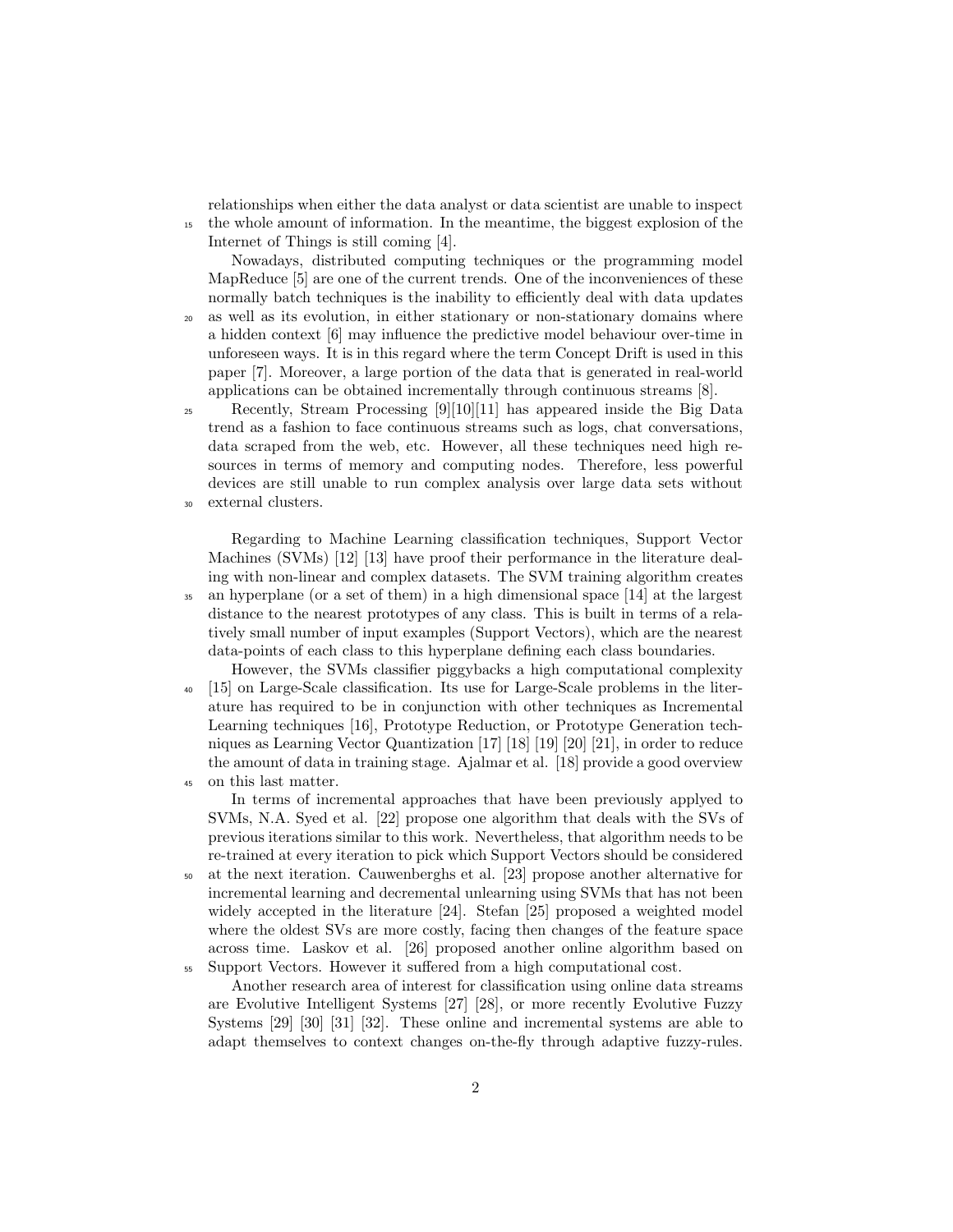<sup>60</sup> According to P.Angelov [33], they collect training data continuously, and some of the new data may reinforce the model but other data would bring new information, involving changes in the learning model while saving the price of re-training the algorithm. This requires less computational power since every iteration training is just performed over a small snapshot of training data (or <sup>65</sup> ideally over only the new data).

The algorithm introduced in this work uses Growing Neural Gas (GNG) [34] as Prototype Generation technique to reduce the dataset before classifying with SVMs. GNG has been proven to reduce massively the number of instances  $\sigma$  of a dataset preserving the original topology [34]. It has already been used

- in conjunction with a standard SVM solver [19] as the work proposed here. We use SVMs [15] instead of Incremental SVMs due to the above-mentioned inefficiencies in incremental approaches. The proposed algorithm collects data continuously in a buffer until it reaches a mini-batch size. However, batches <sup>75</sup> are not independent tasks each other. The learned model is inherited between
- mini-batches. As a consequence, the algorithm does not need to be re-trained with previous data.

This paper is focused in the above-mentioned area, proposing an instancebased online mini-batch learning algorithm for data classification, with aim to <sup>80</sup> improve the performance of SVMs in datasets where the data is continuously arriving. Thus, the work is organized as follows. Section 2 contains the proposed algorithm and a brief summary of the conducted work; section 3 describes the experimental study, and section 4 the future work and the conclusions.

## 2. Proposed algorithm

 $85\quad 2.1.$  Definition of the iGNGSVM algorithm and variations

The algorithm proposed in this work, iGNGSVM, inherits features from two previous algorithms:

- In GNG-SVM [19], the authors propose using Growing Neural Gas (GNG [34]) before classification to replace a potentially large number of input patterns
- <sup>90</sup> with a set of prototypes that reproduces the patterns' topology. GNG is applied independently to patterns of different classes, and then SVM classification is applied to the combined results. For each class, GNG builds a networked cloud of neurons that grows until covering the pattern distribution. The stopping criterion is the desired size for the resulting topology.
- <sup>95</sup> In OISVM [17], the authors also inserted a prototype generation procedure before performing classification. In this work prototypes are created simultaneously for all classes. Upon initial testing it was noticed that OISVM creates unnecessary Support Vectors during the iterations when the boundaries of previous iterations overlap, in the feature space, with <sup>100</sup> data from the current iteration.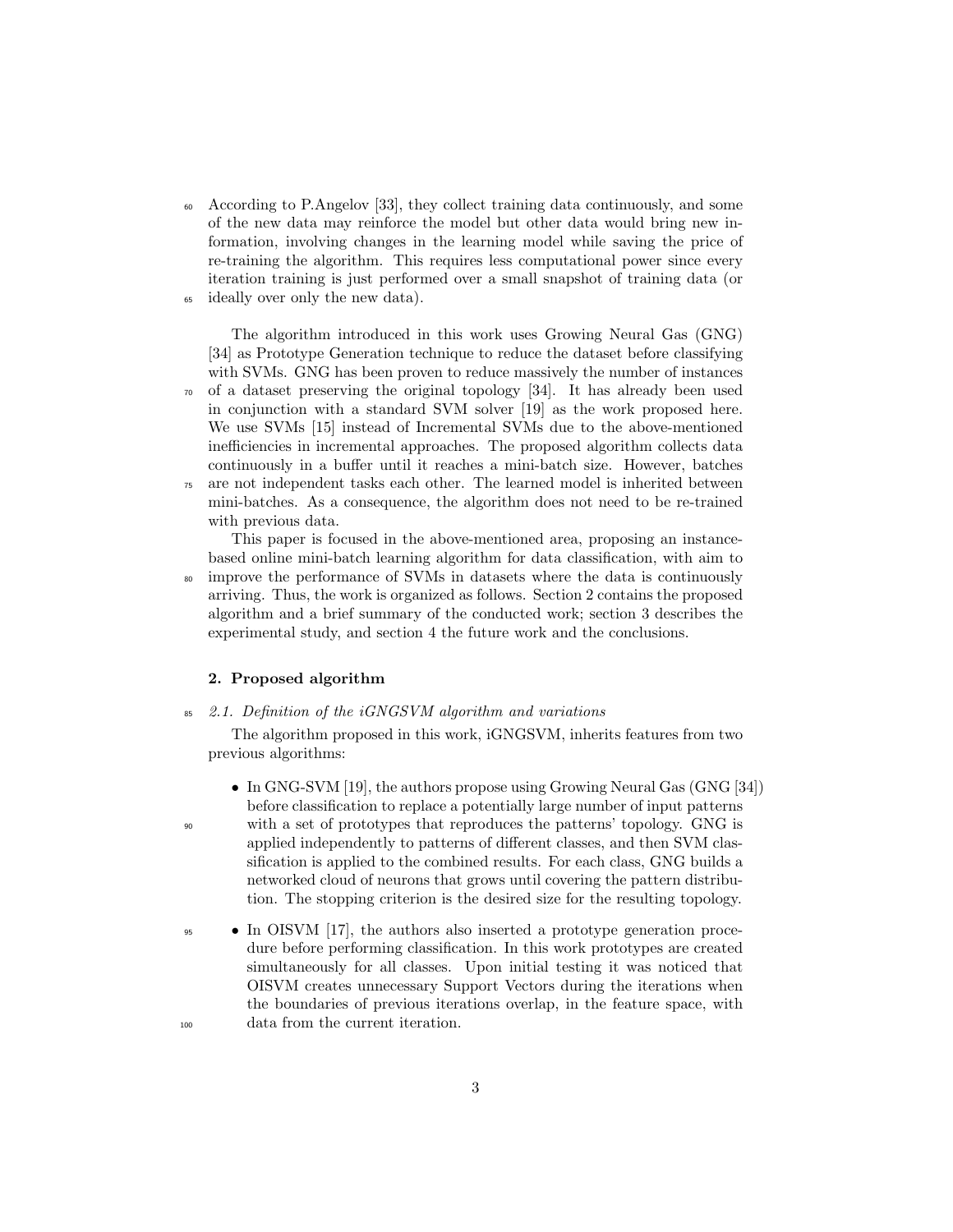Our proposal, the iGNGSVM algorithm, combines both approaches. Its objective is large-Scale data classification on continuous data streams (online learning), even on situations that need a classification model to be updated over time (learning from non-stationary data). It applies the Prototype Gener-<sup>105</sup> ation technique previously used in GNG-SVM, that summarizes a dataset before classification, to the online mini-batch structure for Support Vectors Machines

defined in OISVM.

Therefore, iGNGSVM has two main components executed iteratively on the incoming data ordered as a sequence of mini-batches of data. The first compo-<sup>110</sup> nent, the prototype generation stage, is performed by GNG and tries to reduce

the computational cost.

| <b>Algorithm 1</b> Growing Neural Gas algorithm subtracted from [34]                     |  |
|------------------------------------------------------------------------------------------|--|
| (1) Start with two units a and b at random positions $w_a$ and $w_b$ in $\mathbb{R}^n$ . |  |
| $(0)$ $(1)$ $(2)$ $(3)$                                                                  |  |

- (2) Generate an input signal  $\xi$  according to  $P(\xi)$ .
- (3) Find the nearest unit  $s_1$  and the second-nearest unit  $s_2$ .
- (4) Increment the age of all edges emanating from  $s_1$ .
- (5) Add the squared distance between the input signal and the nearest unit in input space to a local counter variable:

$$
\Delta errors_{s1} = \|w_{s1} - \xi\|^2
$$

(6) Move  $s_1$  and its direct topological neighbors towards  $\xi$  by fractions  $\epsilon_b$  and  $\epsilon_n$ , respectively, of the total distance:

$$
\Delta w_{s1} = \epsilon_b (\xi - w_{s1})
$$
  
 
$$
\Delta w_n = \epsilon_n (\xi - w_{sn})
$$
 for all direct neighbors n of  $s_1$ 

- (7) If  $s_1$  and  $s_2$  are connected by an edge, set the age of this edge to zero. If such an edge does not exist, create it.
- (8) Remove edges with an age larger than  $a_{max}$ . If this results in points having no emanating edges, remove them as well.
- (9) If the number of input signals generated so far is an integer multiple of a parameter  $\lambda$ , insert a new unit as follows:
	- Determine the unit  $q$  with the maximum accumulated error.
	- Insert a new unit r halfway between  $q$  and its neighbor  $f$  with the largest error variable:

$$
w_r = 0.5(w_q + w_f).
$$

- Insert edges connecting the new unit  $r$  with units  $q$  and  $f$ , and remove the original edge between  $q$  and  $f$ .
- Decrease the error variables of q and f by multiplying them with a constant  $\alpha$ . Initialize the error variable of r with the new value of the error variable of q.
- (10) Decrease all error variables by multiplying them with a constant d.
- (11) If a stopping criterion (e.g., net size or some performance measure) is not yet fulfilled go to step 1.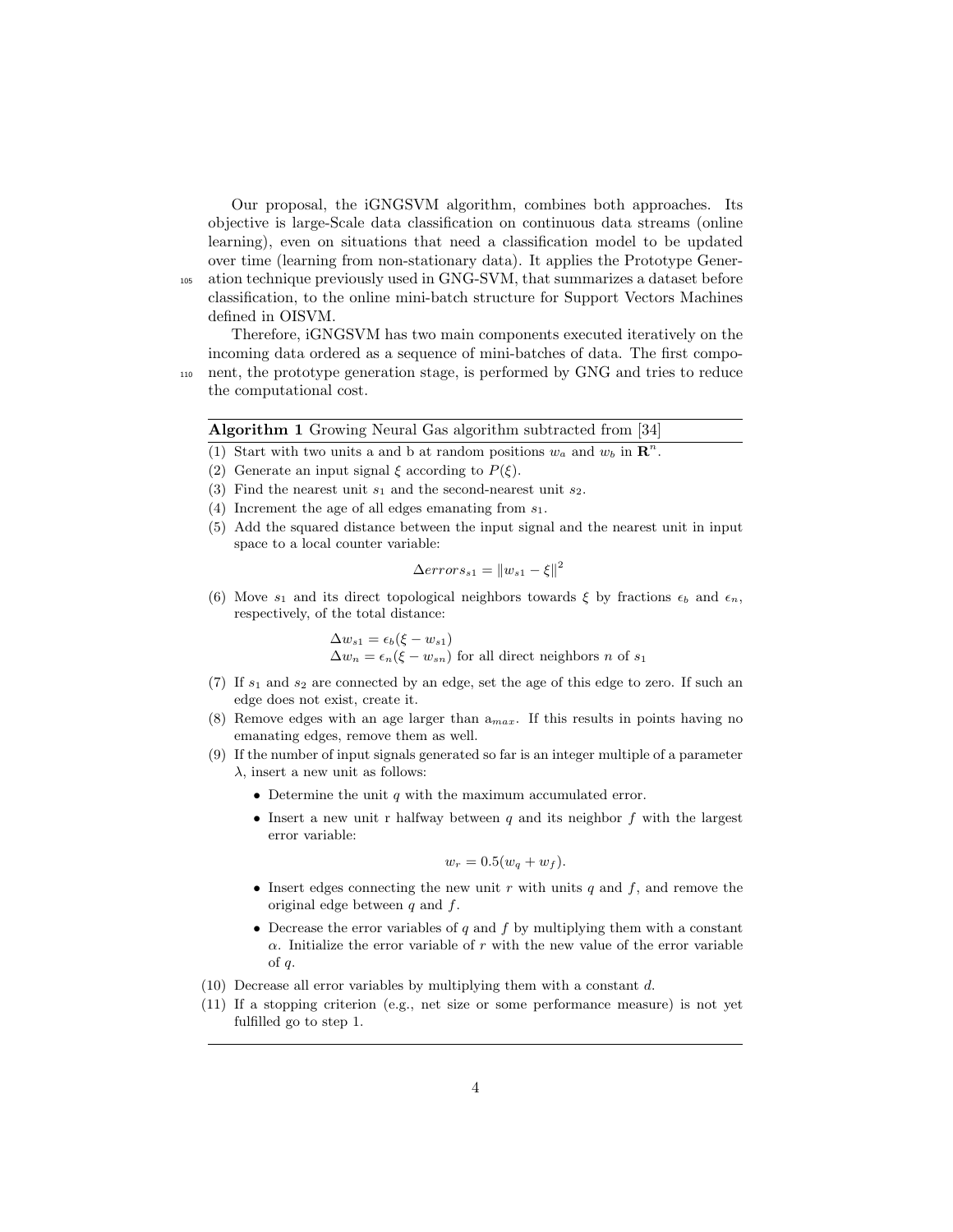The algorithm for Growing Neural Gas, as described in [34] can be seen in Algorithm 1. At step 11, the stopping criterion determines how many prototypes does GNG generate using an specific topology. In our algorithm, this first 115 component receives a data chunk (and also Support Vectors in  $i$ GNGSVM<sub>2</sub>). Thus, the stopping criterion is not just a key factor on the reduction performed over the size of the final training set but also has a role in the time consumed in training stage. A larger stopping criterion imply more time consumed by GNG; therefore, balancing of this parameter to be relatively small without penalizing <sup>120</sup> hugely the classification results had to be performed.

In our experiments every data chunk involve hundreds of thousands of data examples. As a consequence, the GNG stopping criterion is a number lower than 0.1% the size of the received chunk. The size of the data-chunks in iGNGSVM is an static value, being always the same during an experiment. This is also <sup>125</sup> used as starting criterion in the buffer, that collects examples continuously.

The second component, the classification stage, is performed by Support Vector Machines classifiers. The behaviour of Support Vector Machines, which can be widely found in the relevant literature [12] [15], can be seen in Algorithm <sup>130</sup> 2 for a linear model in a simple approach of binary classification. In our work, the SVM classifier trains prototypes since they are created by GNG. Therefore any mention to data points or vectors in Algorithm 2 refers to prototypes in iGNGSVM. A SVM attempts to find the hyperplane that separates the data examples of distinct classes at maximum distance between them.

Algorithm 2 Linear model for Support Vector Machines according to [12] [35]

- (1) In a binary classification problem, we have  $Y = A, B$  where Y is the set of both possible classes (class A and class B).
- (2) A set of vectors  $(x_1, y_1), \ldots, (x_n, y_n)$  where  $xi \in R_d$  and  $y_i \in A, B$  for  $i = 1, \ldots, n$ is separable if there is an hyperplane in  $R_d$  able to separate the vectors  $X =$  $x_1, \ldots, x_n$  with class  $y_i = A$  from those with class  $y_i = B$ .
- (3) Given a separable set, there will be at least an hyperplane  $\Pi : w \cdot x + b = 0$  able to separate the vectors  $X = x_1, \ldots, x_n$ .
- (4) Once the separator is determined, it is adjusted to more vectors according to Equations  $\Pi_1$  and  $\Pi_2$  below.

 $x_i \cdot w + b \geqslant +1$  for  $y_i = A$  (Equation  $\Pi_1$ )  $x_i \cdot w + b \leq -1$  for  $y_i = B$  (Equation  $\Pi_2$ )

 $+1$  and  $-1$  are labels A and B respectively. w is a normal to the hyperplane.

- (5) The points for which the equality of equations  $\Pi_1$  and  $\Pi_2$  hold are called *support* vectors of its respective class.
- (6)  $\Pi_1$  and  $\Pi_2$  are parallel as they have the same normal (w) and there is no data examples between them. Thus the pair of hyperplanes that maximizes the margin between classes can be obtained by minimizing  $||w||$ .
- (7) The algorithm is formalised as: minimize  $||w||$  s.t.  $y_i(w \cdot xi + b) 1 \geq 0, \forall x_i$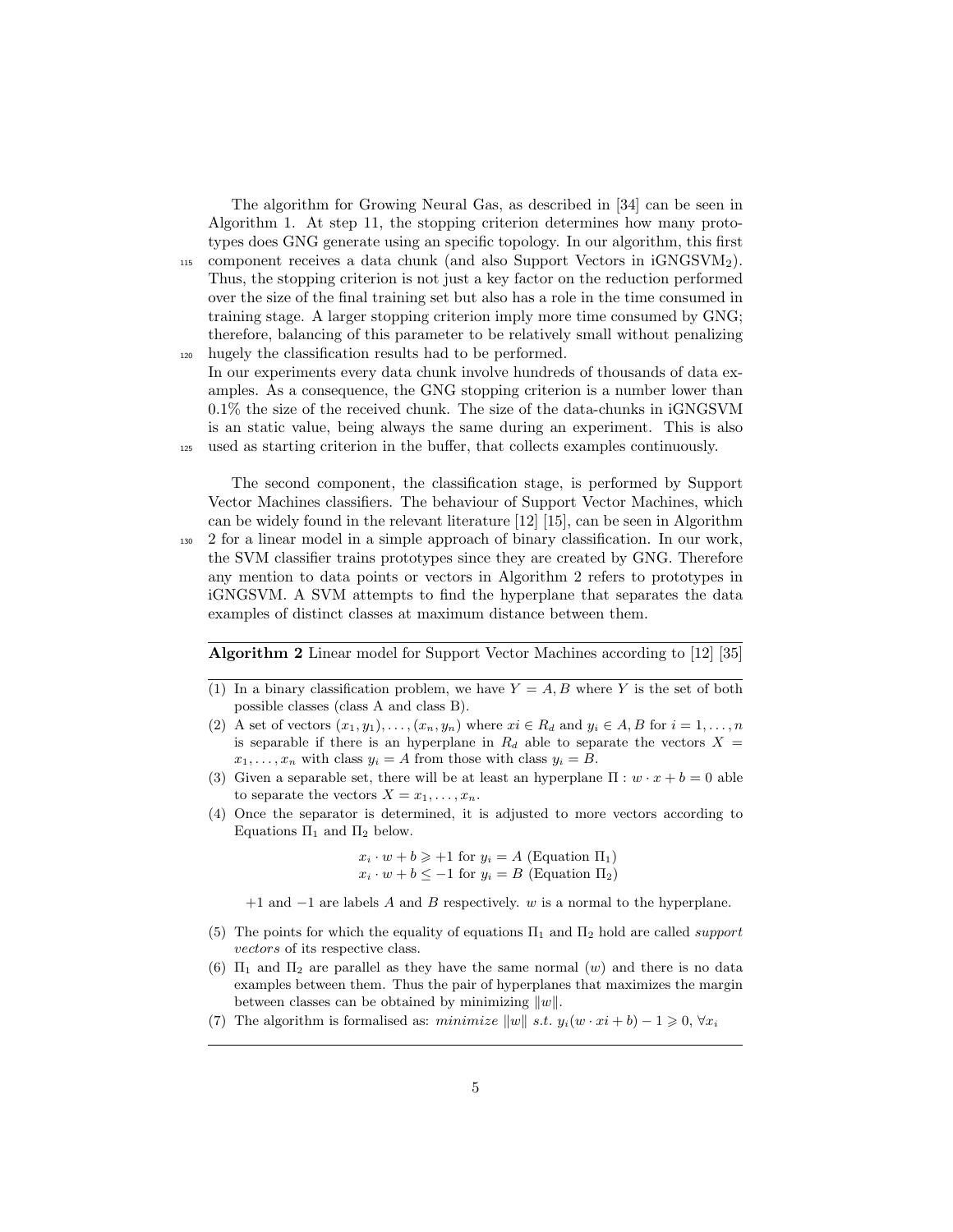<sup>135</sup> Then, the data points that "support" this hyperplane on both sides are called "support vectors". These are the set of nearest vectors to the separator. In iGNGSVM, as mini-batches are not independent classification tasks, the model trained in the second component is then re-used in the next iteration.

Consequently, the Support Vectors are inherited at the next iteration (once <sup>140</sup> received the next data chunk) helping to keep the previous classification knowledge in the model and incorporating at the same time prototypes of the new data chunk on training stage (see figure 1).

An important issue that prevented the application of the iGNGSVM predecessors to large datasets was the problem of model bloating (unbounded growth <sup>145</sup> of the SV generated on each iteration of the algorithm), which introduces a third component described in Algorithm 3. iGNGSVM deals with excess Support Vectors using a technique of Prototype Reduction, Wilson's Edited Nearest Neighbor (ENN) [36] [37]. The number of neighbors calculated at step 1 is a parameter of the algorithm that in our experiments has normally been set at 3 or 5.

150

# Algorithm 3 ENN algorithm according to [37]

- (1) Compute the k Nearest Neighbors for every data example based on the provided input network topology.
- (2) For every data example, if most of its neighbors belong to a different class this is labeled as a noise.
- (3) Once finished the neighbourhood comparisons for all the data examples, it deletes all the data examples labeled as noise.

In this work, ENN deletes prototypes or Support Vectors that are surrounded by a majority of examples of another class. This helps to clean noisy prototypes, or SVs that are not longer relevant in the model. This is crucial here as these SVs or prototypes act as noise (see section 3.4) making the amount of SVs grow <sup>155</sup> each iteration and also making the model unscalable for large numbers of iterations or batches.

As summary, iGNGSVM is a mini-batch algorithm for online machine learning classification that reduces the size of the batch received for training every <sup>160</sup> iteration using Growing Neural Gas. A buffer collects incoming data examples continuously. Training starts once achieved the starting criterion (mini-batch size). In the meantime, any data example received for testing is evaluated with the latest trained model. Different mini-batches are not independent tasks each other. The learned model (Support Vectors) is inherited between iterations.

<sup>165</sup> iGNGSVM also deletes noisy prototypes through ENN to avoid an unnecessary increase in amount of SVs. Finally, the model is updated using a new SVM classifier every iteration. A first version of  $iGNGSVM<sub>1</sub>$  is described in pseudo-code at Algorithm 4.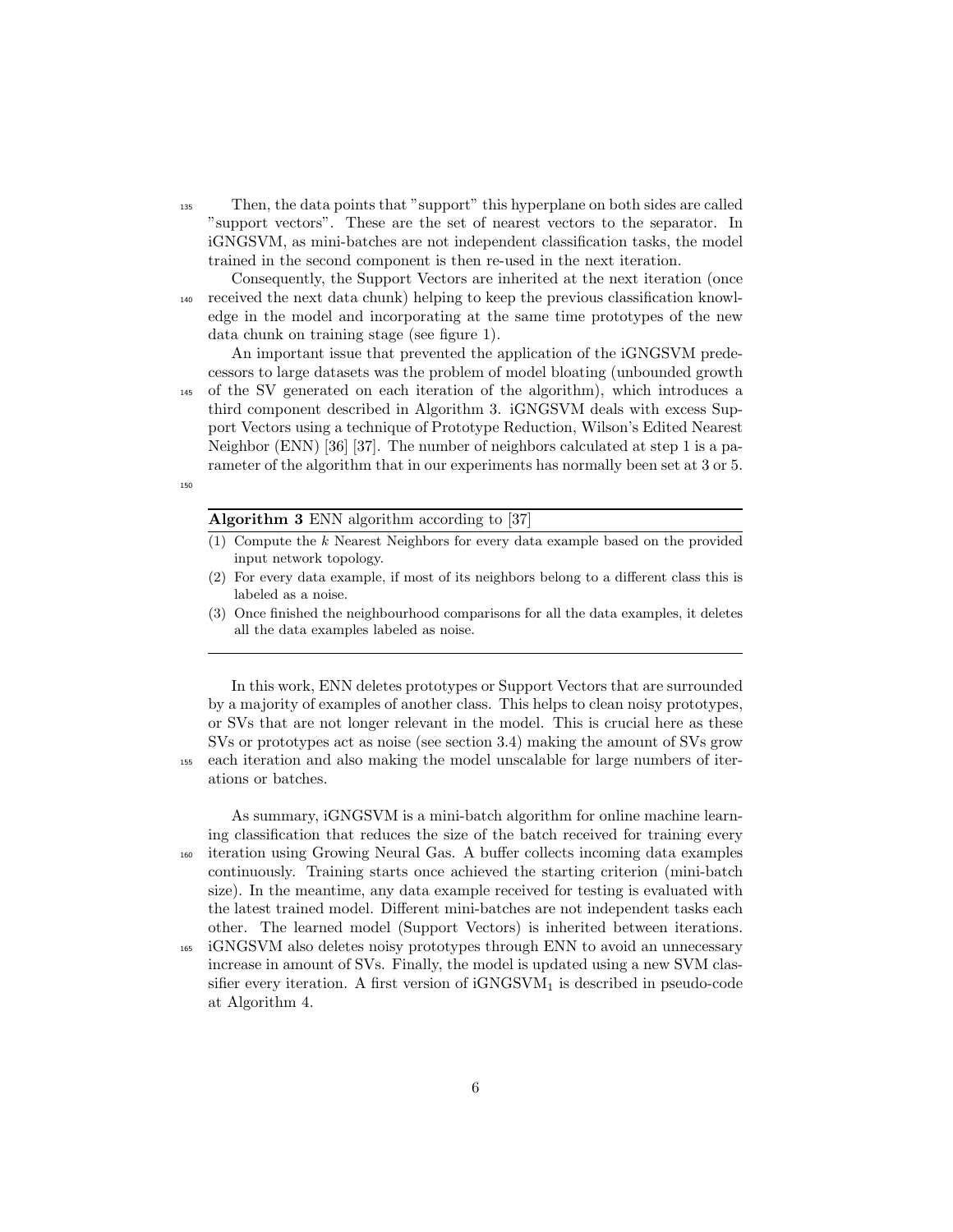- (1) It receives a set of training examples  $S$  (data-chunk in figure 1).
- (2) It divides the set of examples in one subset per class  $(S_1, ..., S_n \mid n \text{ classes}).$
- (3) It obtains the topology of every isolated subset using GNG with an stopping criterion that can be a number of prototypes to create or a percentage according to every subset size.
- (4) It merges all the subsets, putting the topology of all the classes together  $(S<sup>*</sup>)$ .
- (5) It runs ENN removing prototypes from S∗ that are surrounded by a majority of neighbors of the opposite class.
- (6) If *iteration number*  $> 1$ : It adds the SVs of the previous iteration as prototypes to S∗ to remember the prior model.
- (7) It trains a new SVM using the new data chunk topology  $S^*$ .
- (8) It saves the SVs calculated for the next iteration. Then it waits for the starting condition to process the next data-chunk (step 1)

As previously mentioned, the purpose of iGNGSVM is to perform classifica-<sup>170</sup> tion over large-scale streams (which properties may change over time), avoiding SVMs' high performance bottlenecks through the use of GNG and ENN. Data is continuously received being processed in data-chunks that can either have a fixed or a variable size that is defined by an external parameter (for instance, to process a data-chunk at specific time steps).



Figure 1: Comparison between the behavior of the proposed structures for iGNGSVM. iGNGSVM<sup>1</sup> above and iGNGSVM<sup>2</sup> below. Each data-chunk represents the training examples received every mini-batch.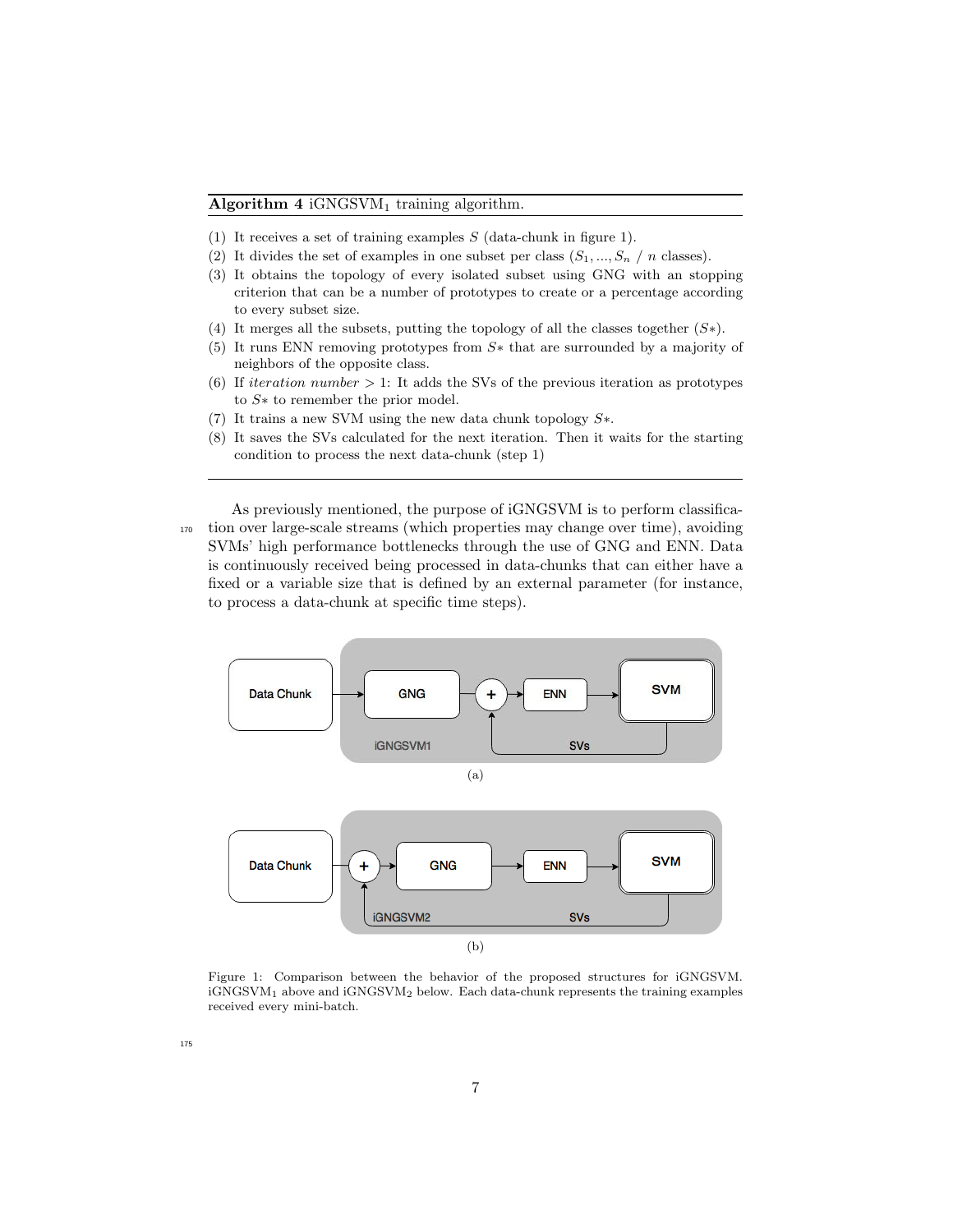A first version of iGNGSVM, was developed using MOA<sup>1</sup>, improving the execution time against LibSVM<sup>2</sup> and generally performing better than OISVM for large datasets. That study<sup>3</sup> showed how OISVM and iGNGSVM perform better than LibSVM with large datasets that change over-time such as SEA <sup>180</sup> Concepts [38]. However, there was observed how the iGNGSVM performance was not as good in non-stationary datasets with rapid changes where a purely incremental algorithm behaved generally better.

In order to address this problem, a second structure for iGNGSVM is defined in this work. Figure 1 shows both proposed versions for  $i$ GNGSVM.  $i$ GNGSVM<sub>1</sub> <sup>185</sup> (figure 1a) receives the SVs of the prior iteration after it reduces the number of examples to prototypes with GNG.  $i$ GNGSVM<sub>2</sub> (figure 1b) does it before it uses GNG. Thus, iGNGSVM<sup>2</sup> applies Prototype Reduction also to SVs, reducing them also as part of the same topology. As a consequence, previous iterations have less weight in  $i$ GNGSVM<sub>2</sub> than in  $i$ GNGSVM<sub>1</sub>. ENN is still used in this <sup>190</sup> model as some SVs no longer relevant could generate noisy prototypes.

In this work, the starting condition (see Algorithms 4 and 5) is once the buffer reaches the selected data-chunk (mini-batch) size. Nevertheless, if required, this starting criterion could also be a change of a feature in the data such as a date. e.g. in real world applications where two different hours or days

<sup>195</sup> may have concept drift variations between them, a new hour/day could be used as starting criterion (note that this is different than the use of time-stamps as dataset features).

#### Algorithm  $5$  iGNGSVM<sub>2</sub> training algorithm.

- (1) It receives a set of training examples  $S$  (data chunk in figure 1).
- (2) If *iteration number*  $> 1$ : It adds the SVs of the previous iteration as examples to S.
- (3) It divides the set of examples in one subset per class  $(S_1, ..., S_n \mid n$  classes).
- (4) It obtains the topology of every isolated subset using GNG with an stopping criterion that can be a number of prototypes to create or a percentage according to every subset size.
- (5) It merges all the subsets, putting the topology of all the classes together  $(S<sup>*</sup>)$ .
- (6) It runs ENN removing prototypes from S∗ that are surrounded by a majority of neighbors of the opposite class.
- (7) It trains a new SVM using the new data chunk topology  $S^*$ .
- (8) It saves the SVs calculated for the next iteration. Then it waits for the starting condition to process the next data-chunk (step 1)

 $^1 \rm{MOA}$  is an open source framework for data stream mining related to the WEKA project: http://moa.cms.waikato.ac.nz

<sup>2</sup>LIBSVM is a Library for Support Vector Machines: http://www.csie.ntu.edu.tw/∼cjlin/libsvm/

<sup>3</sup>First comparative study of iGNGSVM: http://hdl.handle.net/10016/19258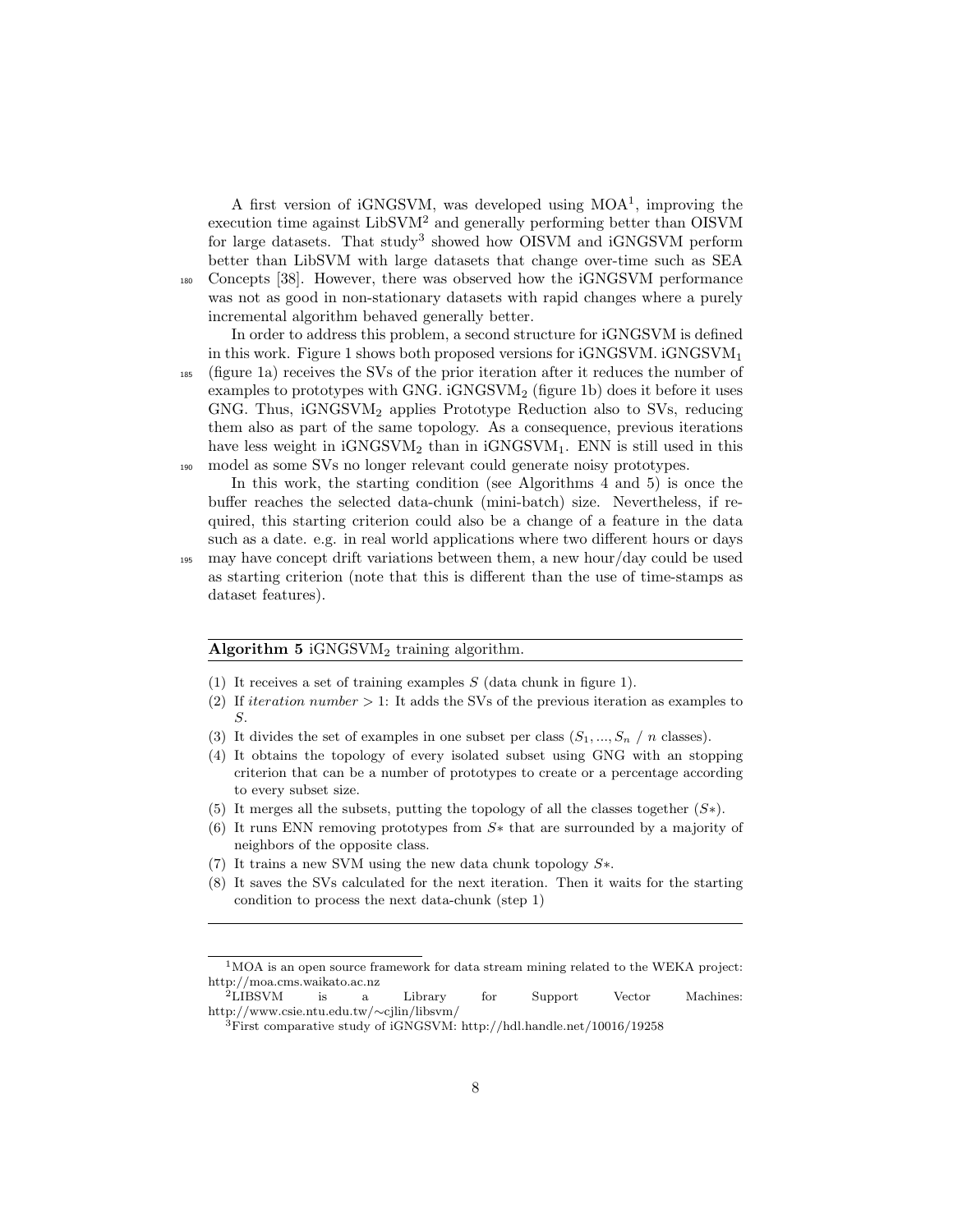### 2.2. Computational Complexity

<sup>200</sup> As iGNGSVM is made of different components, its computational complexity relies on the used algorithms for the SVM classifier, GNG and ENN.

- The library for SVMs used in this work is LibSVM. As stated in [15] and [39], its Big-O notation complexity is  $O(n_{features} \times n_{samples}^2)$  assuming  $O(n)$  for each kernel evaluation.
- 

• The complexity of both the basic GNG implementation and ENN is  $O(n^2)$ according to [40] and [41]. They require iterations over the neighbourhood of each data example provided.

Table 1 shows an estimate of the complexity for every step in the  $i$ GNGSVM<sub>1</sub> algorithm. The complexity is explained in Big O notation; a loop that implies 210 iteration over every data example has complexity  $O(n)$ . Otherwise, when the iteration is only over the number of classes (see step 4 in Algorithm 4), it has complexity  $O(k)$ .

Nevertheless, the required computing power of every step varies according to the size of the input data-set. Table 1 also shows the input size at every step as

<sup>215</sup> reference. The chunk-size |TS| is in all the cases the larger value. It represents the mini-batch size provided as starting criterion.

| Repeat the next for every mini-batch                           | Complexity        | Input                 |
|----------------------------------------------------------------|-------------------|-----------------------|
| (1) Divide the data-chunk in one subset per class.             | O(n)              | TSI                   |
| (2) Obtain the topology of every subset using GNG by separate. | $O(k \times n^2)$ | $\sum( S_{class_i} )$ |
| (3) Merge all the subsets in a prototypes final set.           | O(k)              | #classes              |
| (4) Run ENN to label and remove noise.                         | $O(n^2)$          | $ S* $                |
| (5) Inherit the SVs of the previous iteration.                 | O(n)              | SVs                   |
| (6) Train a new SVM using the new data chunk topology.         | $O(n^3)$          | $ S*  + SVs$          |
| (7) Save the new SVs for the next iteration.                   | O(log(n))         | SVs                   |

Step 2 is repeated for every class of the dataset by separate (note that GNG runs for each sub-topology at step 3 in Algorithm 4), which implies a cost of

Table 1:  $i$ GNGSVM<sub>1</sub> complexity analysis

<sup>220</sup>  $O(k \times n^2)$  as there are k classes. Its global cost depends on the the summation of the number of examples for each class in the given mini-batch, its parameter  $\lambda$ (see algorithm 1) and also on the stopping criterion. Both the starting criterion for iGNGSVM and stopping criterion for GNG have been optimized to create representative sub-topologies that help iGNGSVM to run faster than a simple <sup>225</sup> SVM classifier. Step 4 receives the final topology created using GNG for the given data-chunk. The number of prototypes as output of GNG is shown in formula 1.

$$
|S*| = \#classes \times stoppingCriterion \tag{1}
$$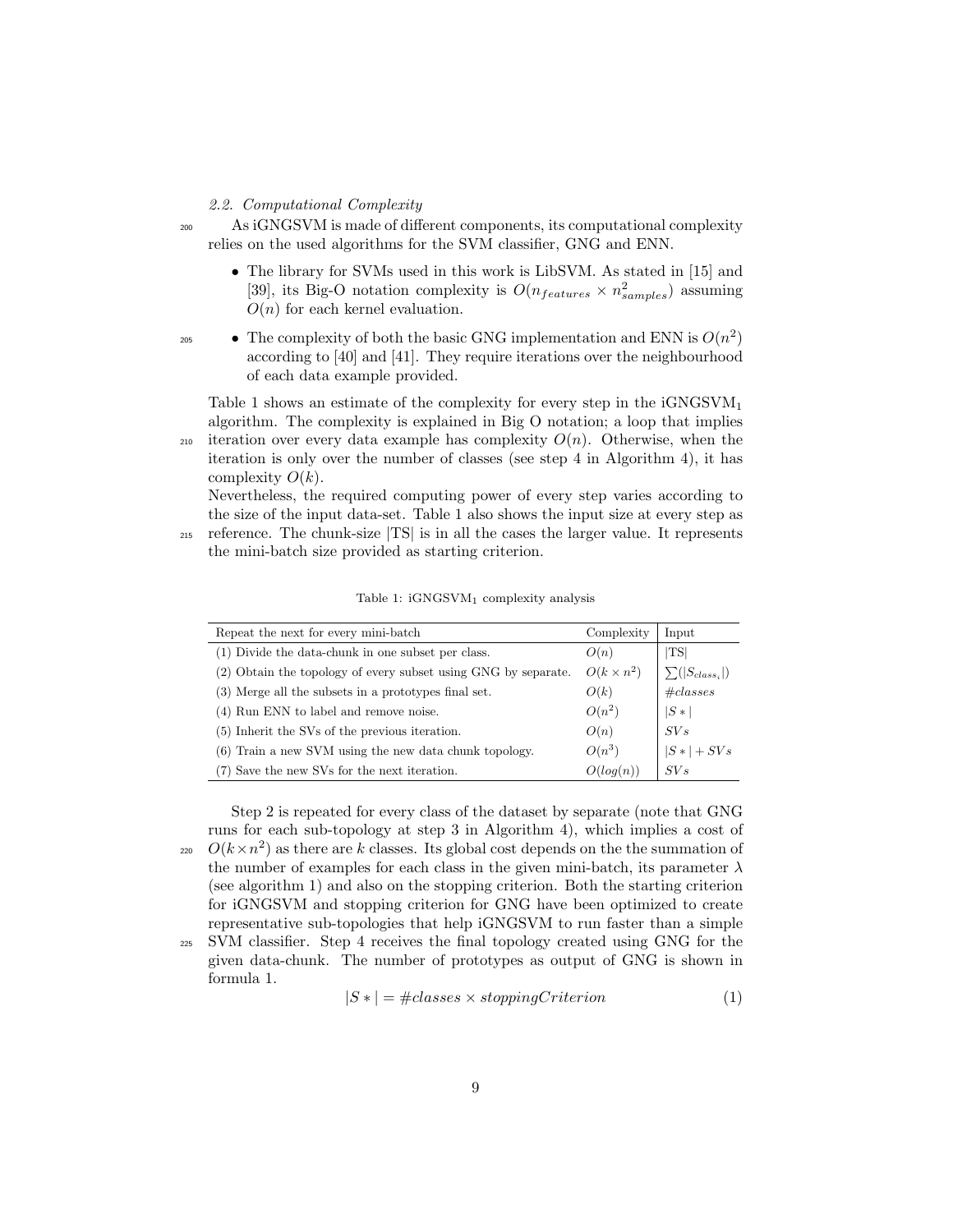- 230 Step 5 introduces the SVs in the prototypes-set  $S*$  in sequential order; thus,  $O(n)$  is affected by the number of SVs inherited from the previous mini-batch. Step 6 trains the SVMs using only the prototypes-set plus the Support Vectors just added. The complexity of the iGNGSVM algorithm results in  $O(n^3)$  per mini-batch processed, as its counterpart LibSVM. However, iGNGSVM trains <sup>235</sup> its SVM with an amount of prototypes of several orders of magnitude lower than a plain SVM classifier, which impacts straightaway in its computational cost. In comparison, LibSVM would need the full chunk-size for training, of
- a size of several hundred-thousands of examples in our experiments, against a prototypes-set of only hundreds of prototypes in iGNGSVM. Finally, step 7 <sup>240</sup> saves the SVs for the next iteration in  $O(log(n))$ .

The final Big O notation complexity analysis for  $iGNGSVM<sub>2</sub>$  is  $O(n<sup>3</sup>)$  as well as it implies the same amount of steps. However, the order of these is different and ENN runs before GNG. Therefore, training for the SVM classifier will imply <sup>245</sup> only  $|S*|$  examples. In section 3.4, we benchmark iGNGSVM<sub>1</sub> and iGNGSVM<sub>2</sub>

against LibSVM sending streams through the MOA framework that are collected as mini-batches by a buffer at training stage.

# 2.3. Preliminary testing and effect of the structure and other parameters

- 
- <sup>250</sup> Both versions of iGNGSVM are compared in Figure 2, where they are used to classify a synthetical non-stationary dataset. The dataset is constructed by sampling two overlapping bi-dimensional distributions of two different classes (blue and red), whose centers are moved at constant speed on the axes X and Y.
	- <sup>255</sup> In Figure 2, the small dots represent patterns in the dataset, that moves diagonally from the bottom left corner to the upper right corner of the figures. Small dots are used to show the whole dataset; stars are the prototypes generated by the GNG part of the algorithm, in two different time steps for each algorithm. Circles show which are the support vectors retained by the model in that time <sup>260</sup> step after the SVM phase. Comparing Figure 2a with Figure 2c, it is clear
	- that  $iGNGSVM_1$  always generates more support vectors than  $iGNGSVM_2$ , even for the initial data-chunk. Comparing Figure 2b with Figure 2d we show that the final model is quite different in both versions of the algorithm. While  $iGNGSVM<sub>1</sub>$  exhibits a long-term memory behaviour that retains some SVs <sub>265</sub> from previous iterations,  $iGNGSVM_2$  only retains SVs relevant to the current data-chunk.

In Table 2 we show the results in terms of accuracy and number of SV's both for a stationary version of the previous dataset (where distributions do not move) <sup>270</sup> and the former non-stationary dataset. Even though this reduction of SVs had a cost in accuracy rate of about  $1\%$  in our tests, both versions of algorithm always performed better using ENN. Also, both the number of SVs and the execution time decreased when changing the number of neighbors. Table 2 provides a good overview of the help provided by ENN which improves the scalability of

10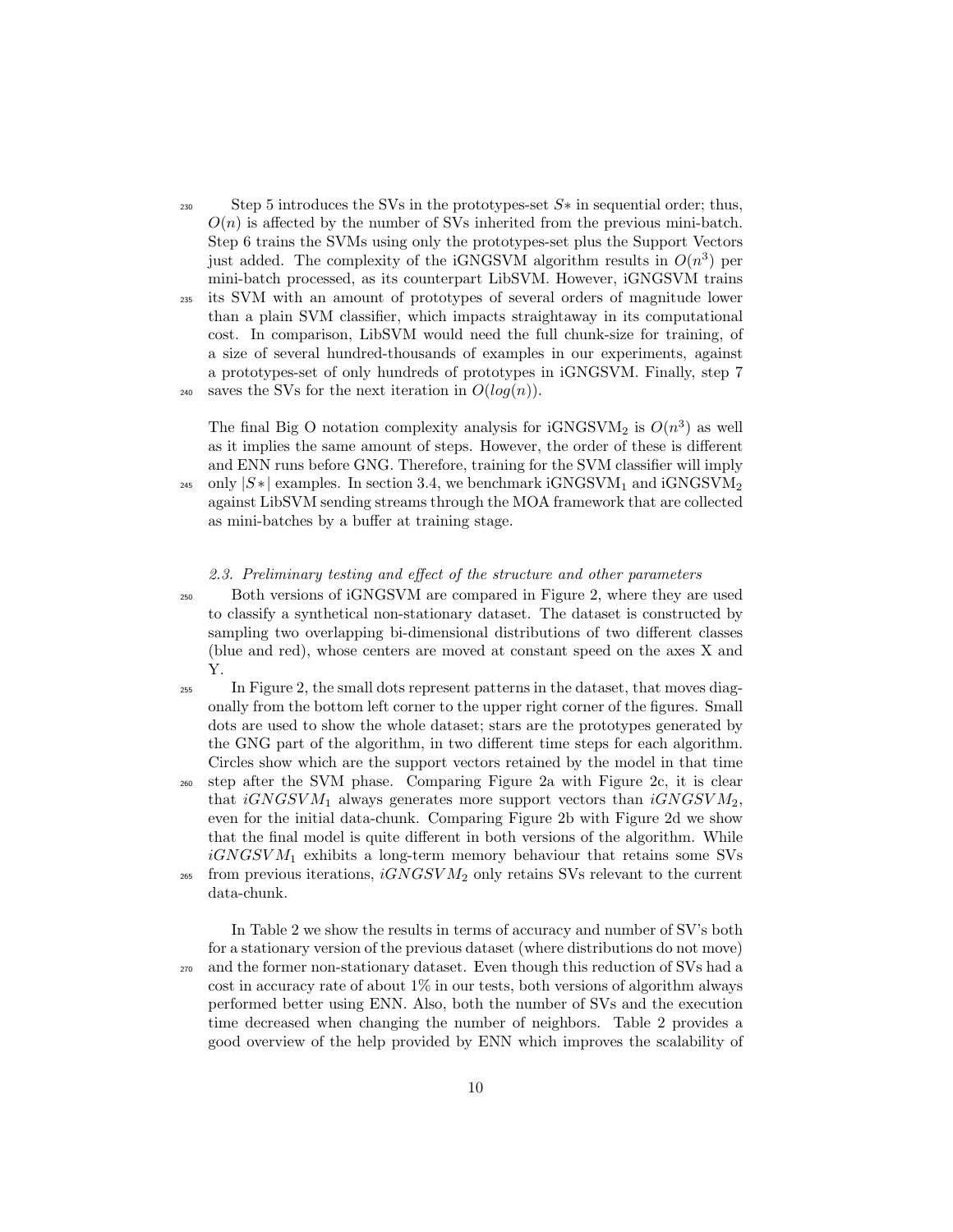

Figure 2: SVs created by  $iGNGSVM_1$ (top row, 2a and 2b) and  $iGNGSVM_2$  (bottom row, 2c and 2d) while processing a non-stationary dataset with two distributions that move from the bottom left corner (left) to the upper right corner (right).

 the algorithm. There was a greater improvement for the non-stationary dataset, it reduced the number of final SVs in up to three thousand, being iGNGSVM<sub>2</sub> the one that performed better. Nevertheless, also GNG helped to refresh the model cleaning those SVs that were no longer necessary. It could be noted how ENN by itself is not enough at some cases to handle the accumulation of SVs.  $_{280}$  iGNGSVM<sub>1</sub> was still accumulating some SVs in the non-stationary dataset (see

figure 2).

Figure 2 also shows how the algorithm could evolve its model in presence of Concept Drift. This would be managed by the balance between inheriting SVs and the creation of a new SVM every iteration. Hidden context changes inside the same mini-batch are not handled. However context changes between suc-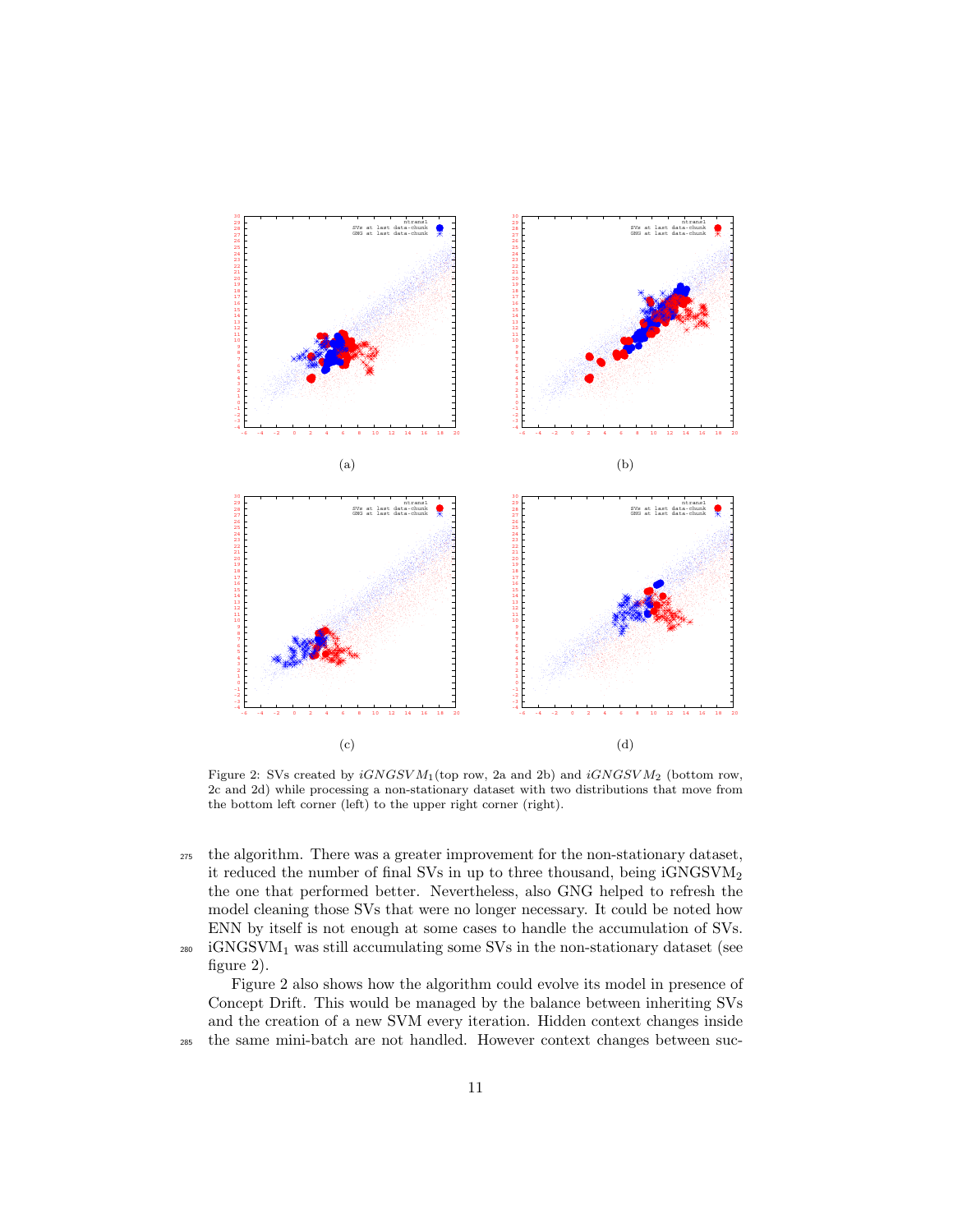cessive mini-batches would be discovered by elimination of the invalid Support Vectors. Thus, the chunk-size is one of the main parameters to be balanced in these sort of problems. Nevertheless, although Concept Drift changes may be handled by iGNGSVM, it is worth to mention that the current work is rather <sup>290</sup> focused in the ability to classify large amounts of data overcoming scalability issues by using mini-batch and Prototype reduction techniques.

Table 2: Test using  $iGNGSVM_1$  (accuracy<sub>1</sub> and  $SVs_1$ ) and  $iGNGSVM_2$  (accuracy<sub>2</sub> and  $SVs_2$ ) for several data chunk sizes (column 1) over the *stationary* (LHS) and non-stationary (RHS) synthetical datasets.  $\text{ENN}_{ne}$  is the number of neighbors (N/A if ENN is disabled).

|           |                 | stbal1                     |         |                            |                    | ntransSingle1                         |         |                            |         |
|-----------|-----------------|----------------------------|---------|----------------------------|--------------------|---------------------------------------|---------|----------------------------|---------|
| <b>TS</b> | $ENN_{ne}$<br># | %<br>accuracy <sub>1</sub> | $SVs_1$ | Ž<br>accuracy <sub>2</sub> | $\overline{SVs}_2$ | <sup>V</sup><br>accuracy <sub>1</sub> | $SVs_1$ | $\%$ accuracy <sub>2</sub> | $SVs_2$ |
| 100       | N/A             | 91.96                      | 753     | 91.88                      | 52                 | 85.36                                 | 3714    | 89.72                      | 54      |
| 100       |                 | 91.40                      | 268     | 91.44                      | 28                 | 84.6                                  | 745     | 90.28                      | 12      |
| 100       | 5               | 91.00                      | 249     | 90.72                      | 28                 | 83.28                                 | 667     | 91.44                      | 12      |
| 200       | N/A             | 91.76                      | 400     | 91.56                      | 44                 | 84.84                                 | 1910    | 88.44                      | 54      |
| 200       | 3               | 91.40                      | 96      | 90.72                      | 20                 | 85.04                                 | 372     | 89.56                      | 10      |
| 200       | 5               | 91.24                      | 109     | 90.56                      | 27                 | 84.32                                 | 344     | 89.76                      | 4       |
| 300       | N/A             | 91.48                      | 282     | 91.56                      | 40                 | 84.8                                  | 1263    | 86.04                      | 50      |
| 300       | 5               | 91.36                      | 101     | 91.40                      | 25                 | 85.00                                 | 214     | 86.6                       | 3       |
| 300       | 5               | 91.24                      | 102     | 91.32                      | 23                 | 84.80                                 | 105     | 88.4                       | 6       |
| 500       | N/A             | 92.00                      | 161     | 91.44                      | 45                 | 84.64                                 | 759     | 85.76                      | 51      |
| 500       | 5               | 91.56                      | 40      | 91.12                      | 21                 | 85.6                                  | 38      | 85.76                      |         |
| 500       | 5               | 91.32                      | 36      | 91.52                      | 17                 | 84.6                                  | 4       | 83.48                      | 4       |

## 3. Benchmarking iGNGSVM

This section benchmarks the accuracy rate and execution times of iGNGSVM <sup>295</sup> against two algorithms that obtain a good balance between these two measures. A mini-bach version of LibSVM, LibSVM\*, has been developed to benchmark the execution time of iGNGSVM against LibSVM. The LibSVM batch library was not executable due to the large amount of data to be processed, that did not fit in the server memory for processing. LibSVM\* simply splits <sup>300</sup> the training data into batches of 10,000 instances and treats these batches separately. The final accuracy is the average accuracy for all the batches.

In order to conduct this work we have used two datasets, HIGGS  $^4$  and  $\,$ SUSY<sup>5</sup>, due to its large volume. HIGGS contains 11,000,000 instances and 28 <sup>305</sup> attributes. SUSY has 5,000,000 instances and 18 attributes. Both were generated through Monte-Carlo simulations and created for binary classification with deep-learning algorithms in [42]. The server used is a Macbook Pro 13" from early 2011 with an i5 processor of 2,3 GHz and 4GB of RAM. The goal of using this laptop to perform Machine Learning tasks with a dataset of many

<sup>4</sup>https://archive.ics.uci.edu/ml/datasets/HIGGS

<sup>5</sup>https://archive.ics.uci.edu/ml/datasets/SUSY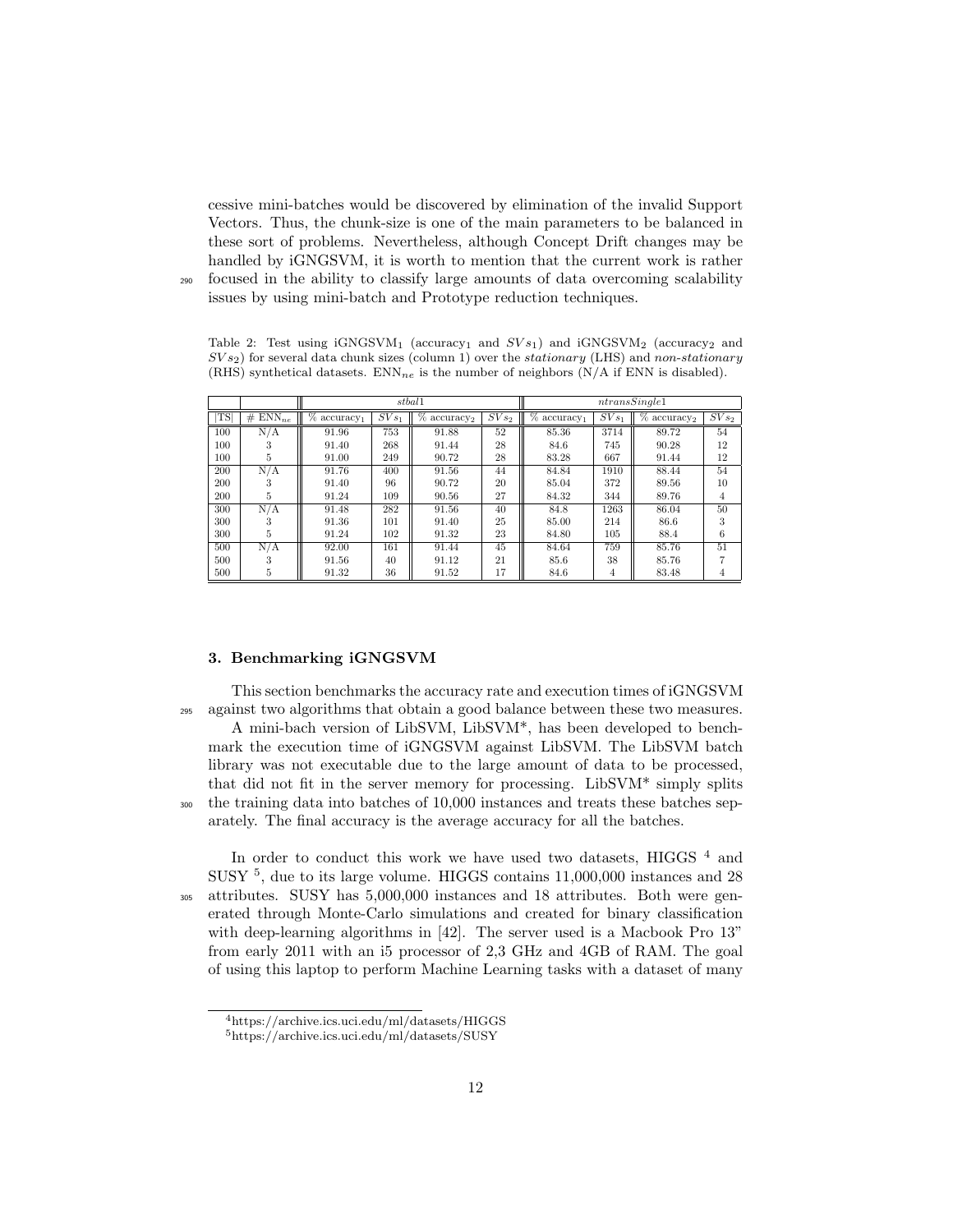<sup>310</sup> Gigabytes is to show how mini-batch machine learning techniques are able to deal with large datasets, even when they do not fit in main memory, performing tasks which would be barely scalable avoiding the use of distributed computing techniques. Datasets are always presented to our algorithm by the MOA framework as a finite, ordered stream of data.

## 3.1. Evaluation Mode

All the experiments have been performed evaluating and training the model at the same time<sup>6</sup> . It is done in a sequence of batches, depending on the size of the dataset and the selected data chunk size. The process always starts with <sup>320</sup> testing, therefore the first pass is stochastic (before training) and it may affect to the final accuracy result. Even though this impact is not hugely significant given the amount of batches processed, the first batch has not been taken into account avoiding to interfere in the results. We have rejected evaluation techniques that start training (and then they test) aiming a parallel execution for <sup>325</sup> both training and testing. Therefore, the algorithm is always testing incoming prototypes that, once evaluated, are also sent as data examples to a buffer for training. As it also becomes crucial not to accumulate more than one massive data chunk on memory, thus parallel threading has not been a choice in this work.

330

Testing has been performed using a sliding window<sup>7</sup> in which every batch is tested with the latest trained model. The test and training data chunks have the same size, defined as an input parameter (chunk size) in the algorithm. All the used datasets are just made of one file (of many Gigabytes of size and millions <sup>335</sup> of training examples) that do not fit on main memory in the server used.

#### 3.2. Parameter Optimization

Growing Neural Gas, Support Vector Machines and ENN present some resilience to be scaled and reaching accurate topologies or classification models, respectively, when using them on online Machine Learning. For example, the <sup>340</sup> fact of setting a high value for the GNG stopping criterion or sending a massive number of non-linearly separable prototypes as an input to SVM might imply a huge increase on training times. Consequently, the following critical parameters have been the ones optimized in order to conduct this research: the **batch size** or chunk size, the GNG stopping criterion and the number of neighbors in ENN. The rest of the input parameters have been set with their default values in its most relevant papers [37] [19]. LibSVM was the library chosen for

<sup>315</sup>

 $6$ EvaluateInterleavedTestThenTrain is an evaluation mode present on MOA: www.cs.waikato.ac.nz/∼abifet/MOA/API/

 $7W$ indowClassificationPerf ormanceEvaluator, that is an evaluation task present on MOA www.cs.waikato.ac.nz/∼abifet/MOA/API/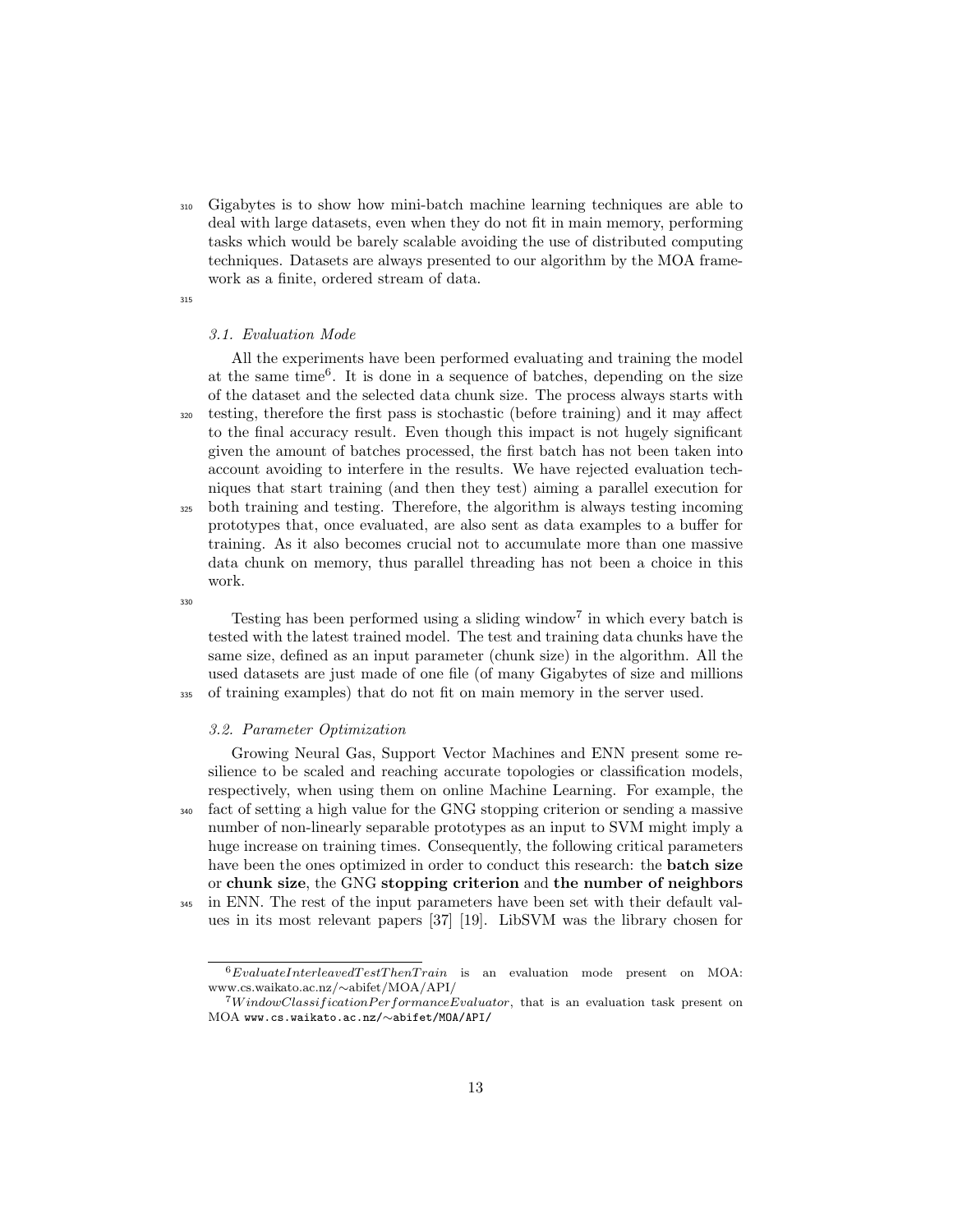the SVM component. It has been used with a linear kernel and the default parameter values on WEKA. Furthermore, no treatment, parsing or data cleaning process has been done to optimize the above-mentioned parameters.

350

The stopping criterion of GNG has been set to values between 100 and 500 prototypes trying to improve the scalability of SVMs while creating accurate summaries for every iteration. The chunk-size was tested in preliminary experimentation with values between 25, 000 and 2, 000, 000 examples. Lower sizes <sup>355</sup> make increase unnecessarily the training times and greater sizes did not fit on main memory on the server used. Regarding ENN we used 3, 5 and 7 as the number of neighbors for prototype reduction, as these are common values found in literature.

| Algoritmh            | Dataset      | Chunk-size | GNG stop.crit. | <b>ENN</b> | SVM cost |
|----------------------|--------------|------------|----------------|------------|----------|
| iGNGSVM <sub>1</sub> | <b>SUSY</b>  | 400,000    | $300$ Proto.   | $3$ nbr.   |          |
| iGNGSVM <sub>2</sub> | <b>SUSY</b>  | 400,000    | $300$ Proto.   | $0$ nbr.   |          |
| $iGNGSVM_1$          | <b>HIGGS</b> | 100,000    | $300$ Proto.   | $3$ nbr.   |          |
| iGNGSVM <sub>2</sub> | HIGGS        | 100,000    | 150 Proto.     | $3$ nbr.   |          |

Table 3: Final parameters for benchmark of LibSVM\* & iGNGSVM.

360

#### 3.3. Effect of parameters in the overall behaviour of iGNGSVM

Both versions of  $iGNGSVM$  on SUSY and HIGGS showed a similar behaviour when changing the number of neighbors in ENN. The resulted accuracy and execution times versus the chunk-size was similar. However, it changed de- $365$  pending on the number of neighbors.  $iGNGSVM_2$  using ENN obtained better accuracy than  $iGNGSVM_1$ . The lack of a kernel transformation function in the version of ENN implemented in this paper may play an important role in the results on the next section. This may cause that the deletion of noisy prototypes is less effective. Moreover, handling the SVs as data examples  $(iGNGSVM<sub>2</sub>)$ <sup>370</sup> might work better for datasets that are non-stationary in nature.

In terms of execution time, we have observed that it tended to decrease when increasing the chunk size (but not the GNG stopping criterion). For greater reductions of the data-chunk, the obtained accuracy rate did not decrease too <sup>375</sup> much in comparison, helping to significantly reduce the number of iterations. The trade-off of these was a key factor, as bigger data-chunks do require bigger reductions which could have a cost in accuracy. The impact of the variation of the GNG stopping criterion was greater for small chunks-sizes (25, 000 examples), given the greater number of iterations that it implies to process the full <sup>380</sup> dataset.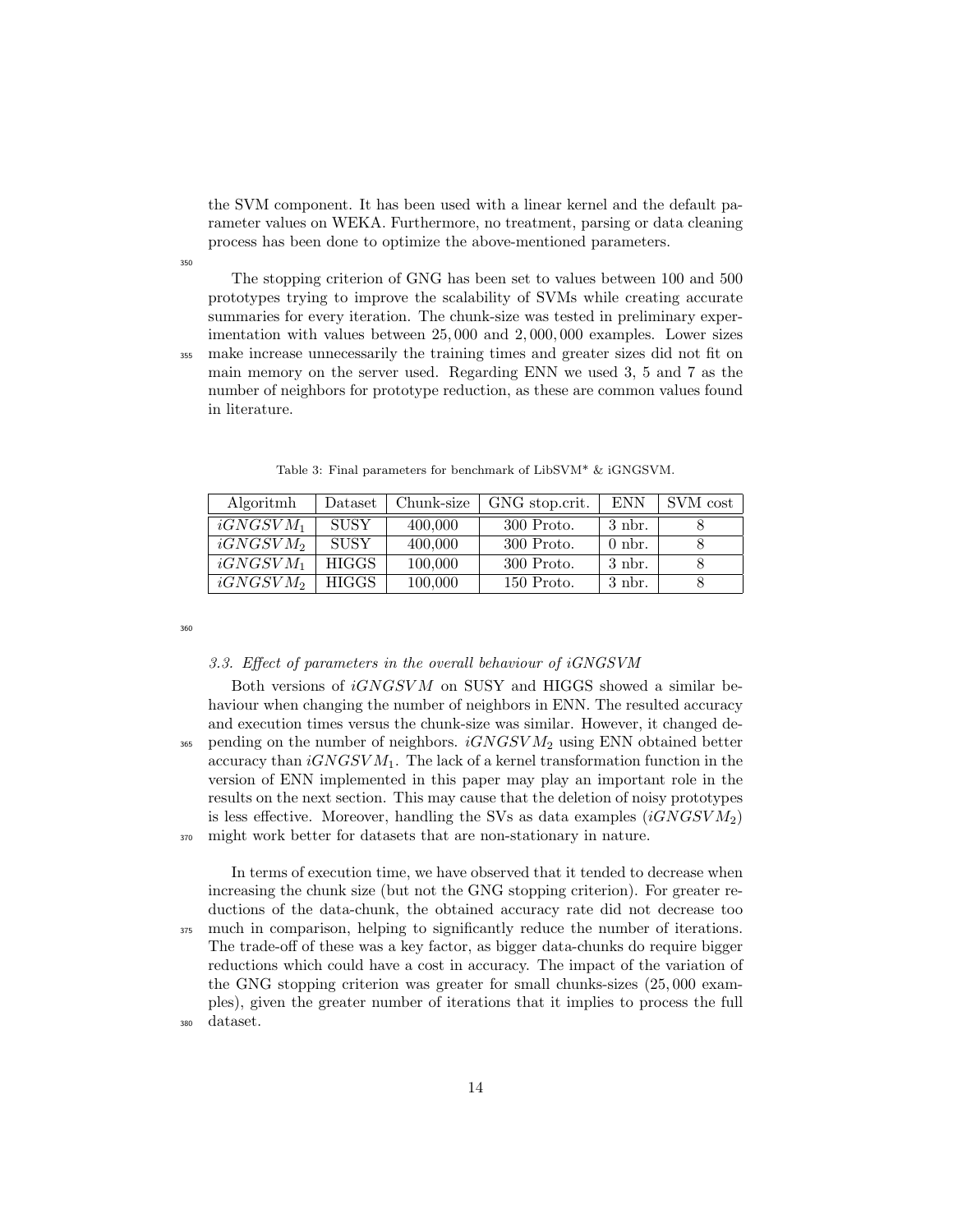

Figure 3: Accuracy rate (3a) and execution time (3b) for different stopping criterion using both versions of iGNGSVM on SUSY and HIGGS. Also, accuracy rate (3c) and execution time (3d) for different chunk-sizes and number of neighbors at ENN using both versions of iGNGSVM on SUSY.

Measuring accuracy, the absolute maximum on SUSY and HIGGS was obtained for chunks of 100, 000 data examples. The best balance accuracy vs execution time was obtained using a chunk-size of 1 million examples, being <sup>385</sup> therefore the chosen result for the benchmark on the next section. Setting the stopping criterion, the greatest values obtained the best precision in terms of topology created by GNG. However, this implied more execution time given both the greater number of iterations performed by GNG creating extra prototypes and, afterwards, a greater number of prototypes as input to ENN and the <sup>390</sup> SVM classifier.

- SUSY performs well for stopping criterion equal or lower than 300 prototypes per class.
- HIGGS performs quite differently locally, but it tends to improve its ac-<sup>395</sup> curacy and times when the stopping criterion increases.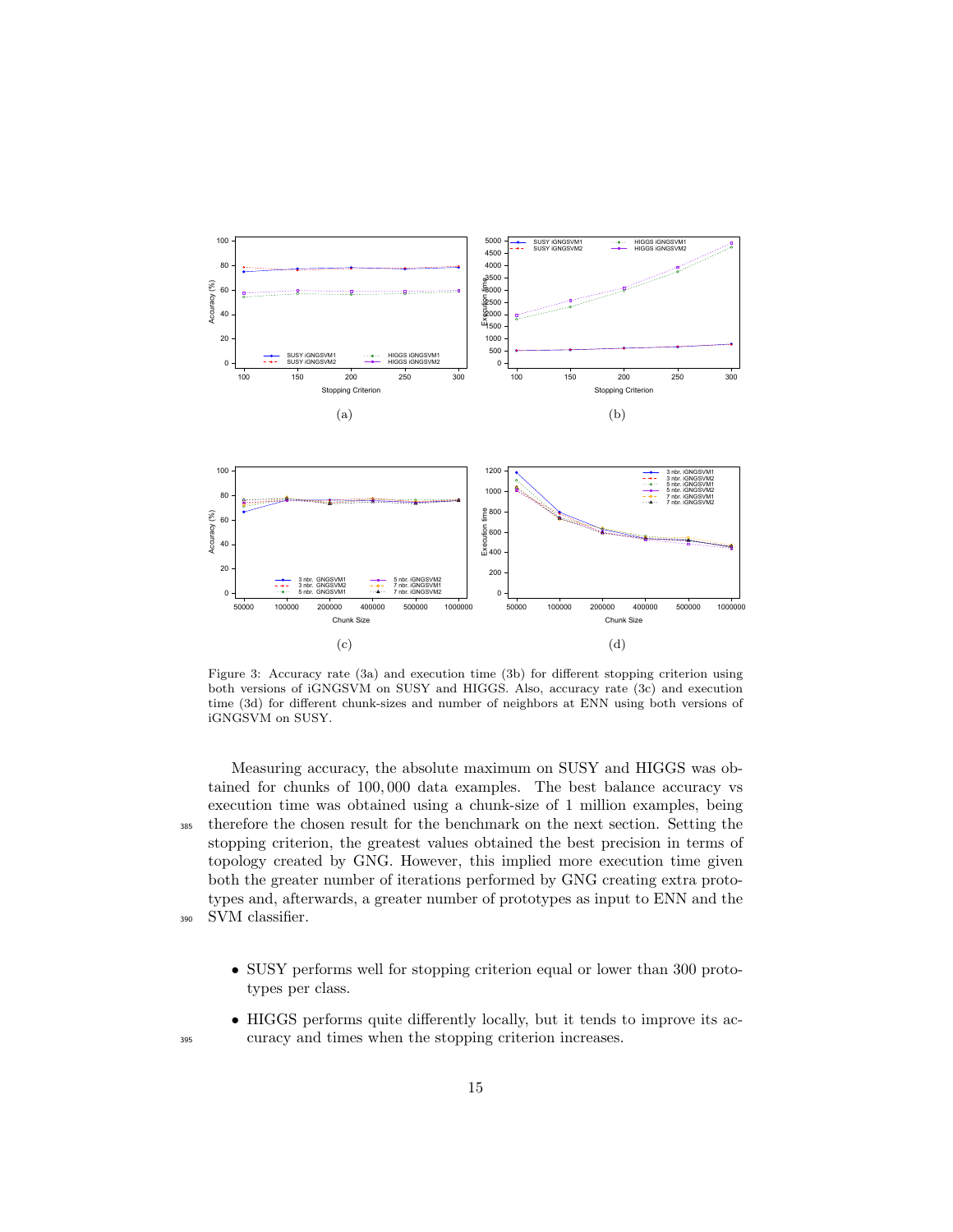Some of the tests for  $iGNGSVM<sub>2</sub>$  did not use ENN for SUSY as it does not make an exceptional impact to the model. The reduction of SVs that GNG already does in  $iGNGSVM<sub>2</sub>$  seems to be enough to delete noising prototypes in <sup>400</sup> the dataset SUSY. The variation of the stopping criterion impacted differently on each dataset, which can be justified according to the number of attributes of HIGGS (28) greater than for SUSY (18). The linear SVM kernel used may handle in a different way the topology for the chunks of each dataset when expanding GNG until the stopping criterion. In this sense, any difference in the <sup>405</sup> variance between data-chunks, distribution or features between both datasets might cause a huge impact.

## 3.4. Benchmark

Figure 4 and Table 4 shows the average execution time and accuracy on <sup>410</sup> five iterations for datasets SUSY and HIGGS, respectively. For SUSY, Lib-SVM\* obtained an accuracy rate of 79.36% on 10, 200 seconds. Nevertheless, iGNGSVM obtained similar results in just 700-800 seconds. GNG Prototype Reduction, SVs inheritance and ENN are the key difference between both algorithms. Therefore it can be seen how they help iGNGSVM to reduce the <sup>415</sup> execution time without a significant cost on accuracy rate.



Figure 4: Accuracy rate (4a) and execution time (4b ) for every algorithm benchmarked. SUSY in blue bars, HIGGS in red bars.

Table 4 shows that in the larger dataset, HIGGS, iGNGSVM has a decrease of 5% compared to LibSVM. This suggests that, for this dataset, larger chunks are desirable in order to achieve a better results. However, with the current chunk size, reduction in time is very important. For instance,  $iGNGSVM_2$ <sup>420</sup> performs 37 times faster than LibSVM\*. The reason is that the SVM process is performed on small number of prototypes. The accuracy is of the same order

16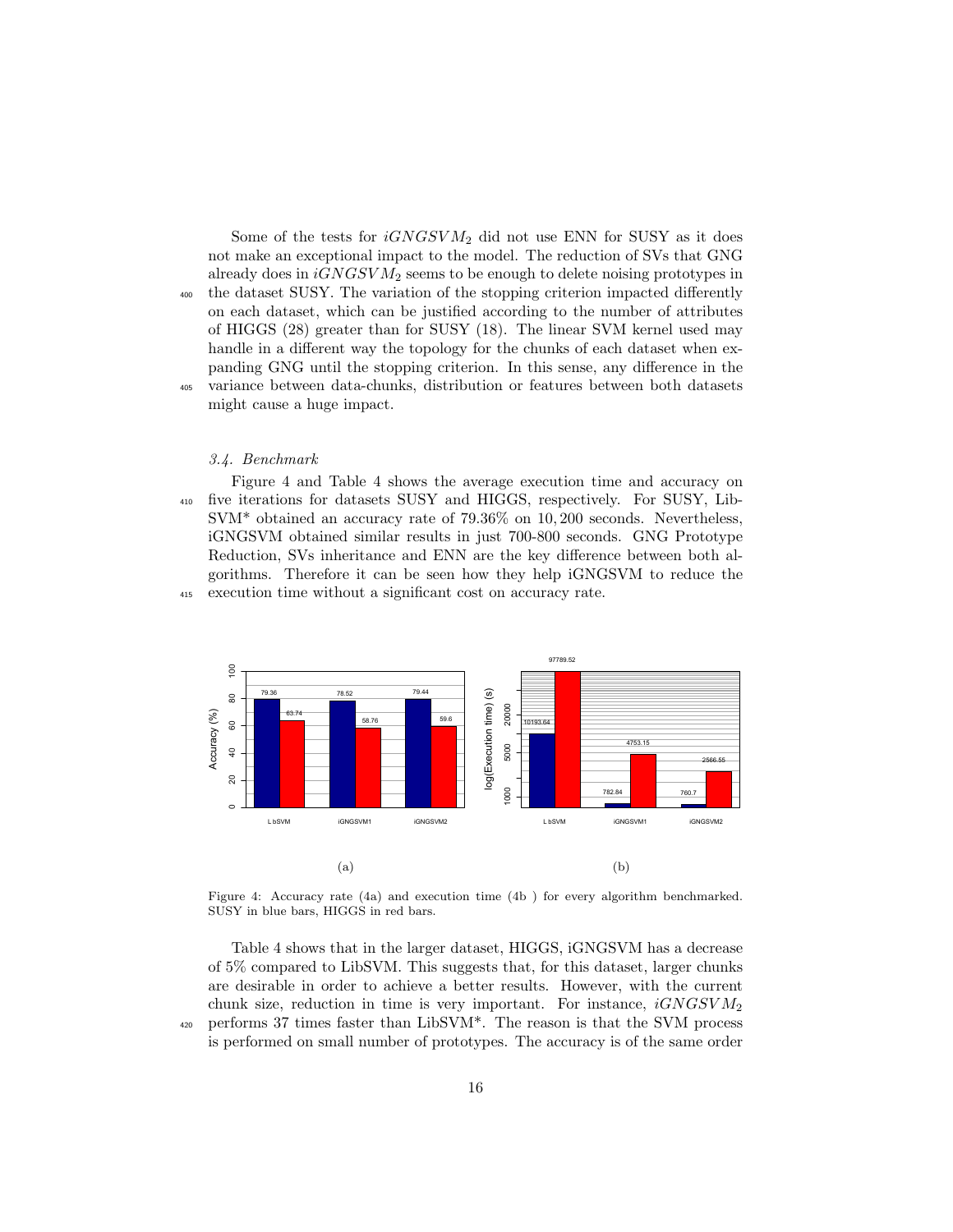Table 4: Accuracy rates and execution times obtained on iGNGSVM against LibSVM\* (with data-chunks of 10,000 examples).

|              | $LibSVM*$       |           | $iGNGSVM_1$     |          | iGNGSVM <sub>2</sub> |          |
|--------------|-----------------|-----------|-----------------|----------|----------------------|----------|
| dataset      | Accuracy $(\%)$ | Time(s)   | Accuracy $(\%)$ | Time (s) | Accuracy $(\%)$      | Time (s) |
| <b>SUSY</b>  | 79.36           | 10.193.64 | 78.52           | 782.84   | 79.44                | 760.70   |
| <b>HIGGS</b> | 63.74           | 97.789.52 | 58.76           | 4,753.15 | 59.60                | 2,566.55 |

of literature results [42], improving often its result for both datasets. Moreover, the execution time is very low given the poor scalability of SVMs. Comparison with other algorithms may be biased by our use of a linear kernel.

425

## 4. Conclusions

This paper shows how incremental techniques as mini-batch learning and topology extraction methods as Prototype Generation can help making gigabytes of data to be manageable for just one server using very costly Machine <sup>430</sup> Learning techniques as SVMs. This helps in many cases to avoid the current commercial trend of distributing processing, that also needs an specific infrastructures and changes on the algorithms to parallelize them.

This work proposes two versions for iGNGSVM. The difference between them is that the inheritance of SVs happens as prototypes in  $i$ GNGSVM<sub>1</sub> and as ex-435 amples in iGNGSVM<sub>2</sub>. This helps iGNGSVM to suit to different data qualities. Inheriting SVs as examples, GNG does not expand the topology until SVs that are at the boundaries of the network. This helps to reduce the unwanted overlapping between classes, albeit it compromises the knowledge about previous iterations. Nevertheless, iGNGSVM<sup>2</sup> performs better in a dataset which exam-<sup>440</sup> ples have a high variation between different iterations. Its structure helps then

to forget useless SVs. The initial version of iGNGSVM, studied in section 2, was improved using ENN to handle the issue of the incremental accumulation of SVs that can generate overlap between different classes.

<sup>445</sup> iGNGSVM was compared with a mini-batch version of SVM that did not inherit SVs of previous batches. This was due to the impossibility of loading the full dataset in memory. Both versions of iGNGSVM spend less execution time and achieve a better accuracy against the averaged result of all the batches in SVM in the SUSY dataset. Also, iGNGSVM performs 37 times faster than <sup>450</sup> SVM in the biggest dataset used, reducing the execution time from more than a day to just minutes. iGNGSVM demonstrates to be scalable when changing the dataset size from a thousand to thousand of millions of examples.

The tests have also showed how  $iGNGSVM<sub>1</sub>$  needs ENN in order to reduce the accumulation of SVs.  $iGNGSVM<sub>2</sub>$  does not need ENN with SUSY and <sup>455</sup> HIGGS because GNG in this version of the algorithm does not grow until the SVs in areas of overlap. The number of neighbors on ENN becomes as important as more data-chunks are processed. It also depends on the amount and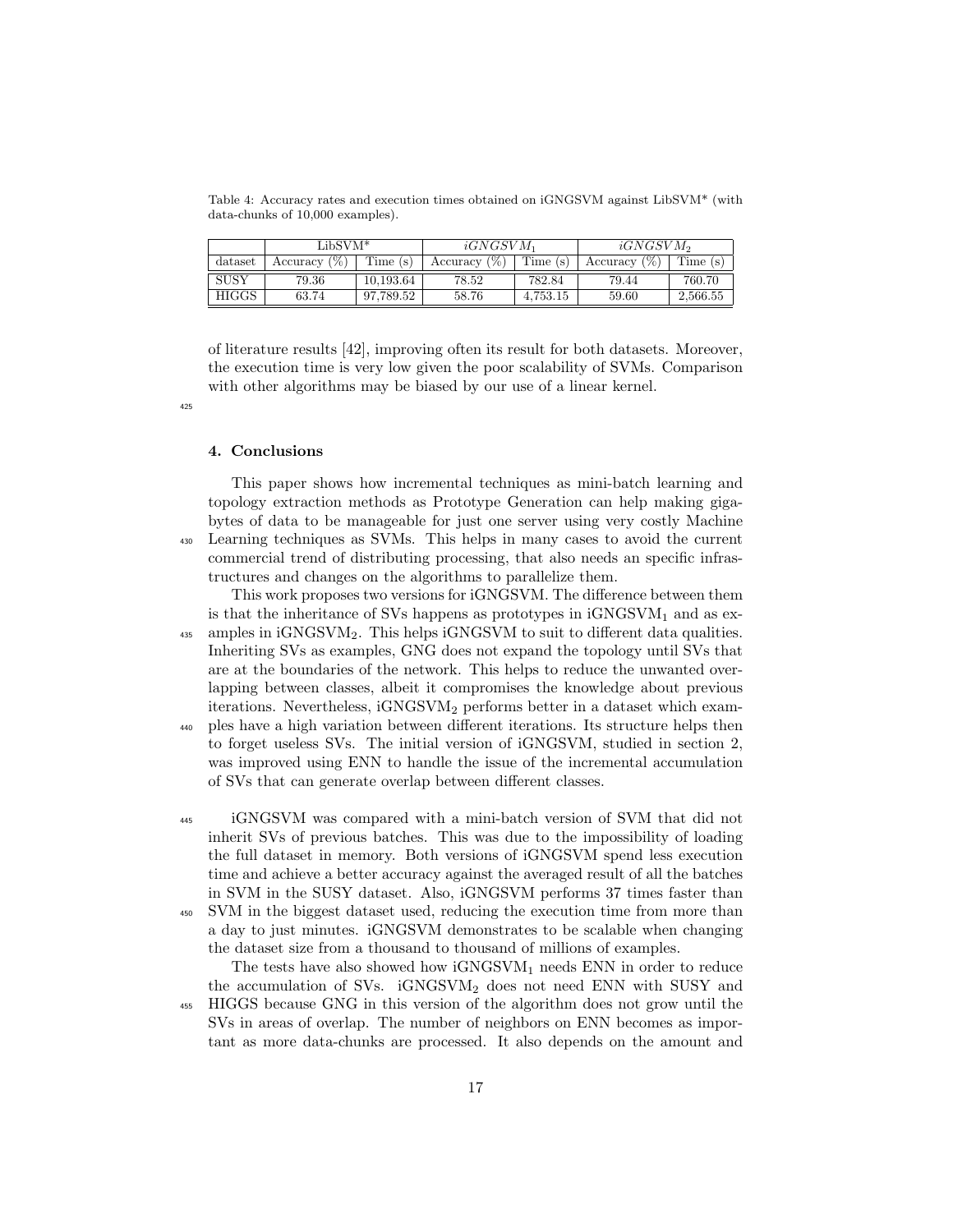distribution of examples in the data-chunks. Some bias on specific data-chunks could generate a very different topology and therefore a SVs-set for subsequent  $460$  iterations. iGNGSVM<sub>1</sub> obtains its best performance doing ENN with five neighbors.

These results with a lineal kernel on SVM and default parameters (except the stopping criterion in GNG) open good prospects on future tests with optimized parameters and nonlinear kernels. A distributed computing version of <sup>465</sup> iGNGSVM could also help in upcoming proposals to process and classify contin-

uous data flows in near real-time. As distributed and parallel Machine Learning are still recent trends, an exhaustive study focused on a distributed version of iGNGSVM should be proposed firstly.

<sup>470</sup> About the future work of this paper, the soonest work should imply experimentation with non-linear kernels for SVMs and ENN. The usage of autoadaptive filtering in the algorithm to perform sampling when handling unbalanced datasets might be another improvement. This may also be useful to optimize ENN depending on the data set properties. For example, establishing <sup>475</sup> a threshold for the amount of inherited SVs incrementally.

As the present work is focused on artificial datasets, another application of the present work is an study of the implication of it on real world applications where the data is non-stationary. An improvement of both iGNGSVM versions using an adaptative sliding window (ADWIN) [43] could help to detect changes,

<sup>480</sup> modifying then their input parameters, components or even parts of the algorithm. Moreover, real-world applications normally have data issues as bias or unbalanced classes. An oversampling method as SMOTE [44] could help in the mitigation of this issue. Moreover, the use of dynamic percentages of the datachunk size as stopping criterion, changing them depending on the last results <sup>485</sup> may help.

Finally, another line of work would be applying distributed and parallel computing trends to iGNGSVM in order to make it relevant to process large streams of data at real-time. Regarding to big data streams, a future line is the implementation of iGNGSVM using Apache SAMOA<sup>8</sup> [45] to run it on the top of an

<sup>490</sup> Stream Processing Engine as Storm [9] or S4 [10]. GNG would be able to run in parallel for different classes. The possibility of using Map Reduce to process data-chunks iteratively (e.g. using Spark [46]) or in parallel (e.g. using Storm) is tempting as well. One of the options here is to perform parallel processing using SVMs in an ensemble, where different SVMs could be trained and tested

<sup>495</sup> at the same time. In this sense, many approaches in the literature have already introduced parallel mixtures of SVMs for large-scale problems [47] [48]. Another option would be to make a parallel version of the SVM algorithm. This last is a current trend in Machine Learning with big data sets as it is still in development stages (e.g. libraries like MLlib [49] and platforms as GraphLab[50]).

500

<sup>8</sup>http://samoa-project.net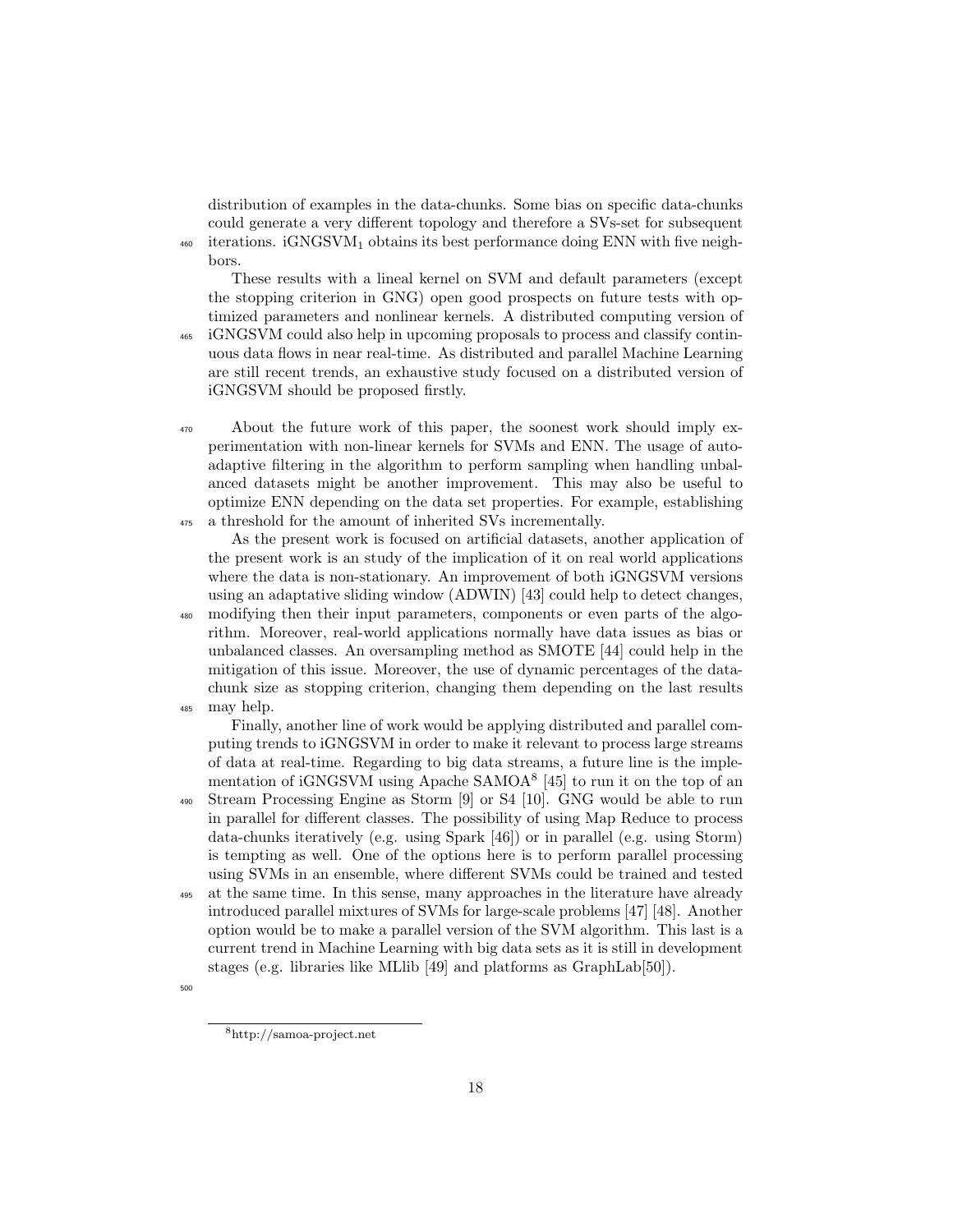## References

- [1] S. Sagiroglu, D. Sinanc, Big data: A review, in: Collaboration Technologies and Systems (CTS), 2013 International Conference on, 2013, pp. 42–47. doi:10.1109/CTS.2013.6567202.
- <sup>505</sup> [2] D. Laney, 3d data management: Controlling data volume, velocity and variety, META Group Research Note 6 (2001) 70.
	- [3] P. Zikopoulos, C. Eaton, et al., Understanding big data: Analytics for enterprise class hadoop and streaming data, McGraw-Hill Osborne Media, 2011.
- <sup>510</sup> [4] L. Atzori, A. Iera, G. Morabito, The internet of things: A survey, Computer Networks 54 (15) (2010) 2787 – 2805. doi:http: //dx.doi.org/10.1016/j.comnet.2010.05.010. URL http://www.sciencedirect.com/science/article/pii/ S1389128610001568
- <sup>515</sup> [5] J. Dean, S. Ghemawat, MapReduce: simplified data processing on large clusters 51 (1) 107113. doi:10.1145/1327452.1327492.
	- [6] G. Widmer, M. Kubat, Learning in the presence of concept drift and hidden contexts, Machine Learning 23 (1) (1996) 69–101. doi:10.1007/ BF00116900.
- <sup>520</sup> URL http://dx.doi.org/10.1007/BF00116900
	- [7] A. Tsymbal, The problem of concept drift: Definitions and related work, Tech. rep. (2004).
	- [8] G. Hulten, L. Spencer, P. Domingos, Mining time-changing data streams, in: Proceedings of the Seventh ACM SIGKDD International Conference on
- <sup>525</sup> Knowledge Discovery and Data Mining, KDD '01, ACM, New York, NY, USA, 2001, pp. 97–106. doi:10.1145/502512.502529. URL http://doi.acm.org/10.1145/502512.502529
- [9] A. Toshniwal, S. Taneja, A. Shukla, K. Ramasamy, J. M. Patel, S. Kulkarni, J. Jackson, K. Gade, M. Fu, J. Donham, N. Bhagat, S. Mittal, D. Ryaboy, <sup>530</sup> Storm@twitter, in: Proceedings of the 2014 ACM SIGMOD International Conference on Management of Data, SIGMOD '14, ACM, New York, NY, USA, 2014, pp. 147–156. doi:10.1145/2588555.2595641. URL http://doi.acm.org/10.1145/2588555.2595641
- [10] L. Neumeyer, B. Robbins, A. Nair, A. Kesari, S4: Distributed stream com-<sup>535</sup> puting platform, in: 2010 IEEE International Conference on Data Mining Workshops (ICDMW), pp. 170–177. doi:10.1109/ICDMW.2010.172.
	- [11] M. Zaharia, T. Das, H. Li, S. Shenker, I. Stoica, Discretized streams: an efficient and fault-tolerant model for stream processing on large clusters, in: Presented as part of the, 2012.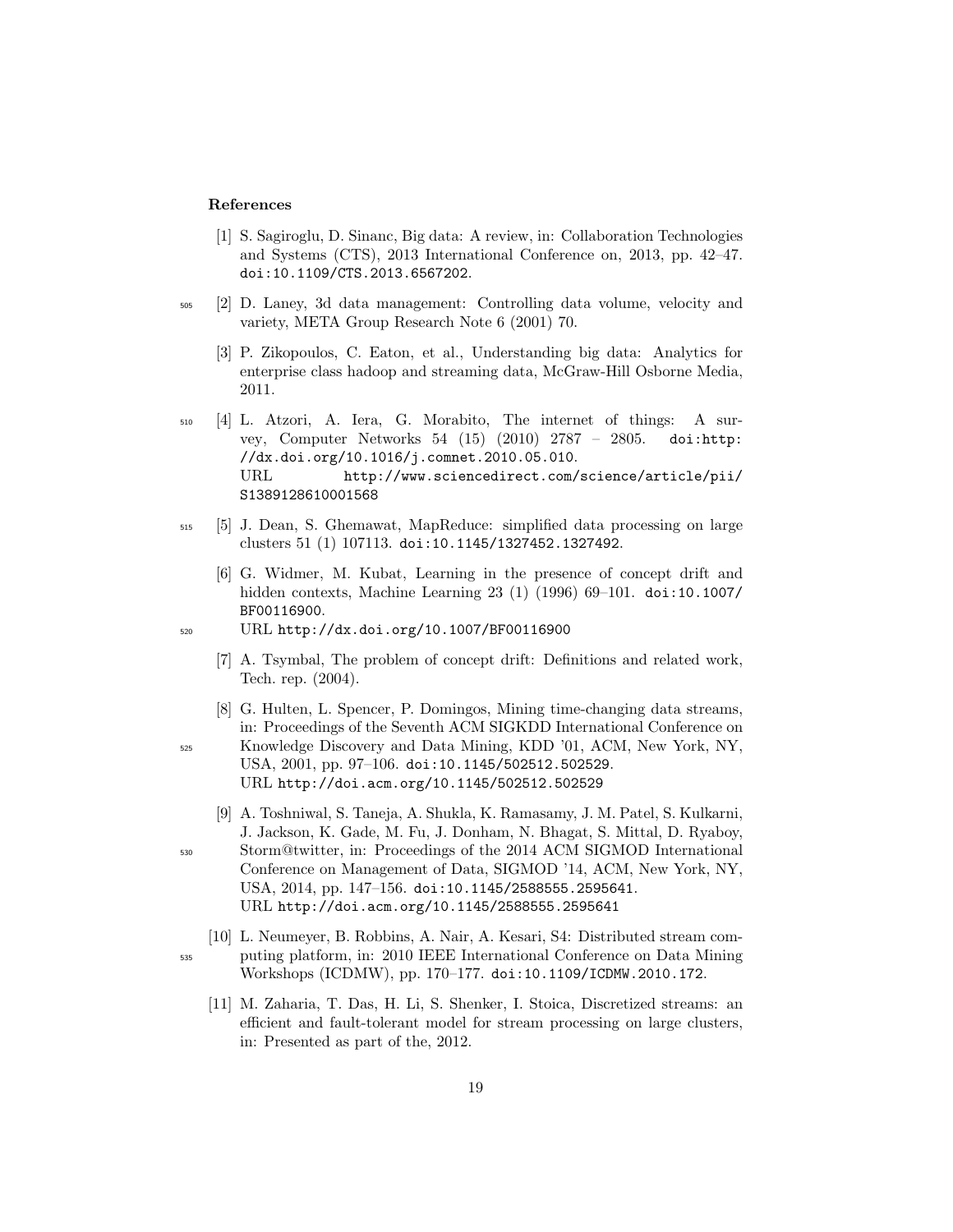- <sup>540</sup> [12] M. Hearst, S. Dumais, E. Osman, J. Platt, B. Scholkopf, Support vector machines, Intelligent Systems and their Applications, IEEE 13 (4) (1998) 18–28. doi:10.1109/5254.708428.
	- [13] V. Vapnik, A. Y. Lerner, Recognition of patterns with help of generalized portraits, Avtomat. i Telemekh 24 (6) (1963) 774–780.
- <sup>545</sup> [14] B. E. Boser, I. M. Guyon, V. N. Vapnik, A training algorithm for optimal margin classifiers, in: Proceedings of the fifth annual workshop on Computational learning theory, ACM, 1992, pp. 144–152.
- [15] C.-C. Chang, C.-J. Lin, Libsvm: A library for support vector machines, ACM Trans. Intell. Syst. Technol. 2 (3) (2011) 27:1–27:27. doi:10.1145/ <sup>550</sup> 1961189.1961199.
	- URL http://doi.acm.org/10.1145/1961189.1961199
	- [16] S. Tong, D. Koller, Support vector machine active learning with applications to text classification, J. Mach. Learn. Res. 2 (2002) 45–66. doi:10.1162/153244302760185243.
- <sup>555</sup> URL http://dx.doi.org/10.1162/153244302760185243
	- [17] J. Zheng, F. Shen, H. Fan, J. Zhao, An online incremental learning support vector machine for large-scale data, Neural Computing and Applications 22 (5) (2013) 1023–1035. doi:10.1007/s00521-011-0793-1. URL http://dx.doi.org/10.1007/s00521-011-0793-1
- <sup>560</sup> [18] A. Neto, G. Barreto, Opposite maps: Vector quantization algorithms for building reduced-set svm and lssvm classifiers, Neural Processing Letters 37 (1) (2013) 3–19. doi:10.1007/s11063-012-9265-6. URL http://dx.doi.org/10.1007/s11063-012-9265-6
- [19] O. Linda, M. Manic, Gng-svm framework classifying large datasets with <sup>565</sup> support vector machines using growing neural gas, in: Neural Networks, 2009. IJCNN 2009. International Joint Conference on, 2009, pp. 1820–1826. doi:10.1109/IJCNN.2009.5178713.
	- [20] I. Triguero, J. Derrac, S. Garcıa, F. Herrera, Prototype generation for nearest neighbor classification: Survey of methods.
- <sup>570</sup> [21] J. Derrac, I. Triguero, S. Garcıa, F. Herrera, Survey of new approaches on prototype selection and generation.
- [22] N. A. Syed, H. Liu, S. Huan, L. Kah, K. Sung, Handling concept drifts in incremental learning with support vector machines, in: In Proceedings of the ACM SIGKDD International Conference on Knowledge Discovery and <sup>575</sup> Data Mining (KDD-99, ACM Press, 1999, pp. 317–321.
- 
- [23] G. Cauwenberghs, T. Poggio, Incremental and decremental support vector machine learning (2000).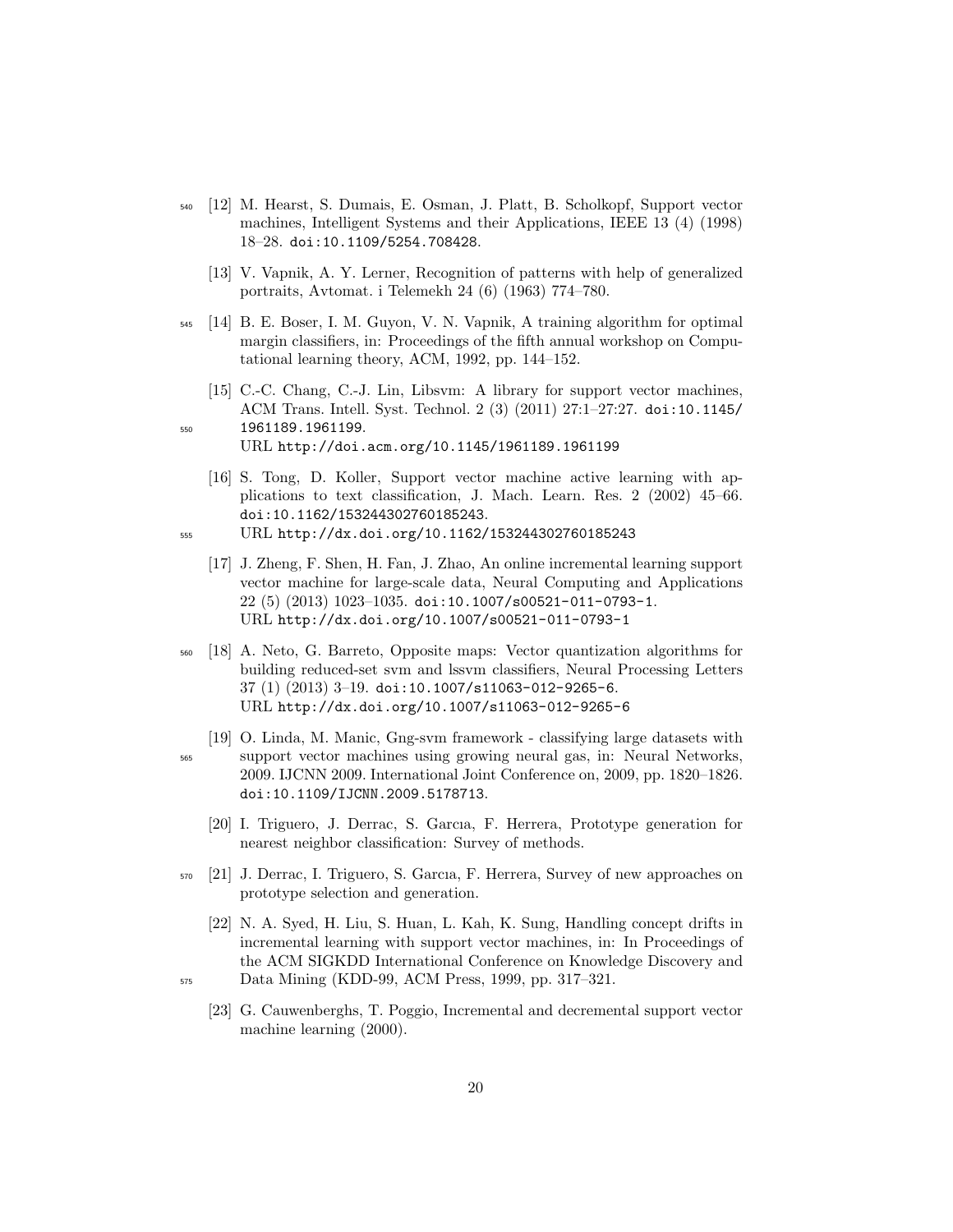- [24] N. A. Syed, S. Huan, L. Kah, K. Sung, Incremental learning with support vector machines (1999).
- $580 \quad [25]$  S. Rüping, Incremental learning with support vector machines, in: icdm, IEEE, 2001, p. 641.
	- [26] P. Laskov, C. Gehl, S. Krüger, K.-R. Müller, Incremental support vector learning: Analysis, implementation and applications, J. Mach. Learn. Res. 7 (2006) 1909–1936.
- <sup>585</sup> URL http://dl.acm.org/citation.cfm?id=1248547.1248616
	- [27] P. P. Angelov, X. Zhou, Evolving fuzzy-rule-based classifiers from data streams, IEEE Transactions on Fuzzy Systems 16 (6) (2008) 1462–1475. doi:10.1109/TFUZZ.2008.925904.
- [28] N. Kasabov, D. Filev, Evolving intelligent systems: Methods, learning, ap-<sup>590</sup> plications, in: 2006 International Symposium on Evolving Fuzzy Systems, 2006, pp. 8–18. doi:10.1109/ISEFS.2006.251185.
	- [29] E. Lughofer, P. Angelov, Handling drifts and shifts in on-line data streams with evolving fuzzy systems, Appl. Soft Comput. 11 (2) (2011) 2057–2068. doi:10.1016/j.asoc.2010.07.003.
- <sup>595</sup> URL http://dx.doi.org/10.1016/j.asoc.2010.07.003
	- [30] E. Lughofer, Evolving fuzzy systems-methodologies, advanced concepts and applications, Vol. 53, Springer, 2011.
- [31] E. Lughofer, C. Cernuda, S. Kindermann, M. Pratama, Generalized smart evolving fuzzy systems, Evolving Systems 6 (4) (2015) 269–292. doi:10. <sup>600</sup> 1007/s12530-015-9132-6.

URL http://dx.doi.org/10.1007/s12530-015-9132-6

- [32] M. Pratama, S. G. Anavatti, M. Joo, E. D. Lughofer, pclass: An effective classifier for streaming examples, IEEE Transactions on Fuzzy Systems 23 (2) (2015) 369–386. doi:10.1109/TFUZZ.2014.2312983.
- <sup>605</sup> [33] P. P. Angelov, D. P. Filev, An approach to online identification of takagisugeno fuzzy models, Trans. Sys. Man Cyber. Part B 34 (1) (2004) 484–498. doi:10.1109/TSMCB.2003.817053. URL http://dx.doi.org/10.1109/TSMCB.2003.817053
- [34] B. Fritzke, A growing neural gas network learns topologies, in: Advances in <sup>610</sup> Neural Information Processing Systems 7, MIT Press, 1995, pp. 625–632.
	- [35] G. Dror, D. Raijman, I. Ulitsky, Analysis of gene expression data spring semester, Tel Aviv University, lecture 6 (3 2005).
- [36] An experiment with the edited nearest-neighbor rule, Systems, Man and Cybernetics, IEEE Transactions on SMC-6 (6) (1976) 448–452. doi:10. <sup>615</sup> 1109/TSMC.1976.4309523.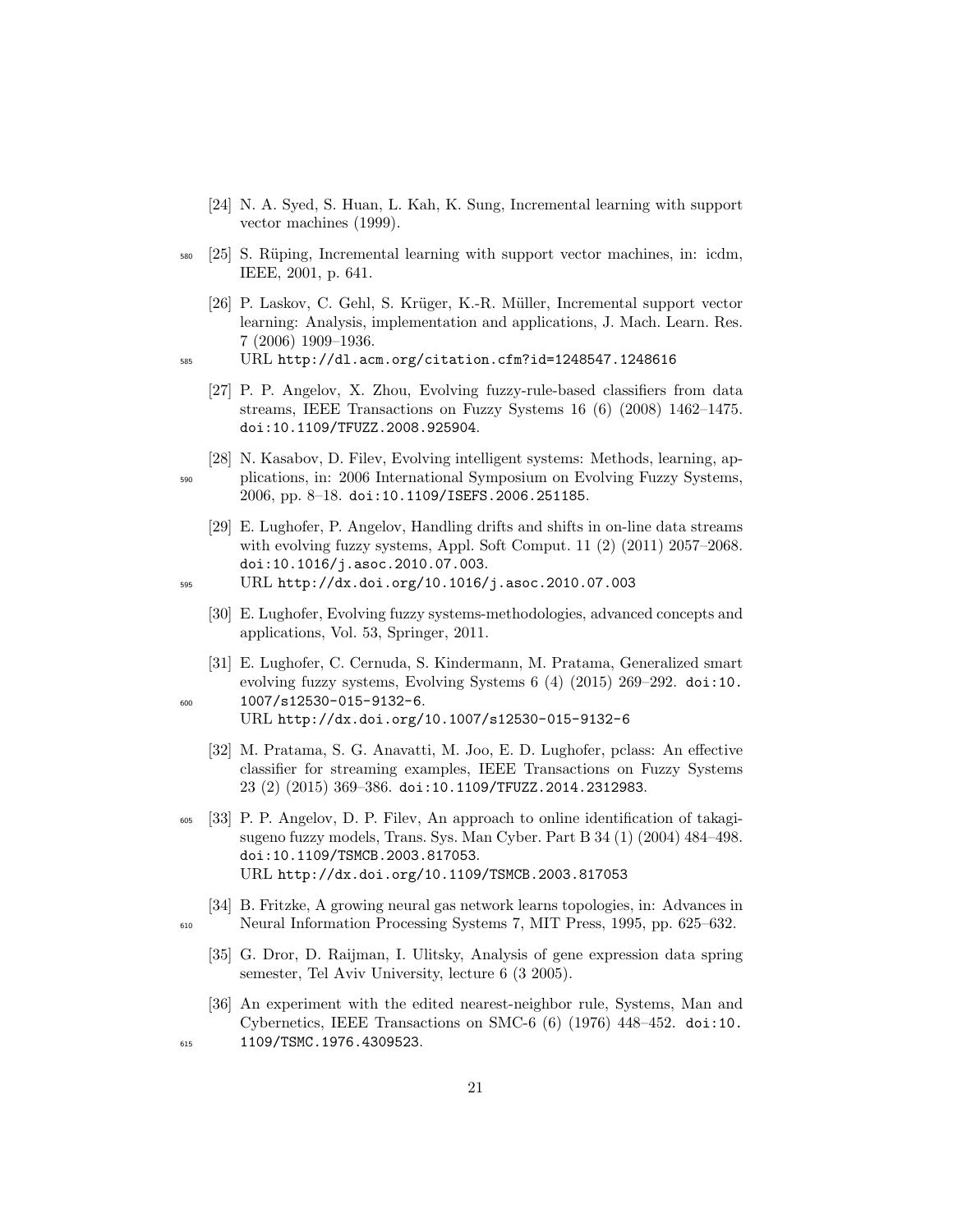- [37] H. Brighton, C. Mellish, Advances in instance selection for instance-based learning algorithms, Data Min. Knowl. Discov. 6 (2) (2002) 153–172. doi: 10.1023/A:1014043630878. URL http://dx.doi.org/10.1023/A:1014043630878
- <sup>620</sup> [38] W. N. Street, Y. Kim, A streaming ensemble algorithm (sea) for large-scale classification, in: Proceedings of the seventh ACM SIGKDD international conference on Knowledge discovery and data mining, ACM, 2001, pp. 377– 382.
- [39] A. Abdiansah, R. Wardoyo, Article: Time complexity analysis of support <sup>625</sup> vector machines (svm) in libsvm, International Journal of Computer Applications 128 (3) (2015) 28–34, published by Foundation of Computer Science (FCS), NY, USA.
- [40] C. A. T. Mendes, M. Gattass, H. Lopes, Fgng: A fast multi-dimensional growing neural gas implementation, Neurocomputing 128 (2014) 328 – <sup>630</sup> 340. doi:http://dx.doi.org/10.1016/j.neucom.2013.08.033.
	- URL http://www.sciencedirect.com/science/article/pii/ S0925231213009259
- [41] N. Jankowski, M. Grochowski, Comparison of Instances Seletion Algorithms I. Algorithms Survey, Springer Berlin Heidelberg, Berlin, Heidel-<sup>635</sup> berg, 2004, pp. 598–603. doi:10.1007/978-3-540-24844-6\_90.
	- URL http://dx.doi.org/10.1007/978-3-540-24844-6\_90
	- [42] P. Baldi, P. Sadowski, D. Whiteson, Searching for exotic particles in highenergy physics with deep learning, Nat Commun 5. URL http://dx.doi.org/10.1038/ncomms5308
- <sup>640</sup> [43] A. Bifet, R. Gavalda, Learning from time-changing data with adaptive windowing., in: SDM, Vol. 7, SIAM, 2007, p. 2007.
	- [44] N. V. Chawla, K. W. Bowyer, L. O. Hall, W. P. Kegelmeyer, Smote: Synthetic minority over-sampling technique, J. Artif. Int. Res. 16 (1) (2002) 321–357.
- <sup>645</sup> URL http://dl.acm.org/citation.cfm?id=1622407.1622416
	- [45] G. De Francisci Morales, A. Bifet, Samoa: Scalable advanced massive online analysis, J. Mach. Learn. Res. 16 (1) (2015) 149–153. URL http://dl.acm.org/citation.cfm?id=2789272.2789277
- [46] M. Zaharia, M. Chowdhury, M. J. Franklin, S. Shenker, I. Stoica, Spark: <sup>650</sup> Cluster computing with working sets., HotCloud 10 (2010) 10–10.
	- [47] R. Collobert, S. Bengio, Y. Bengio, A parallel mixture of svms for very large scale problems, Neural computation 14 (5) (2002) 1105–1114.